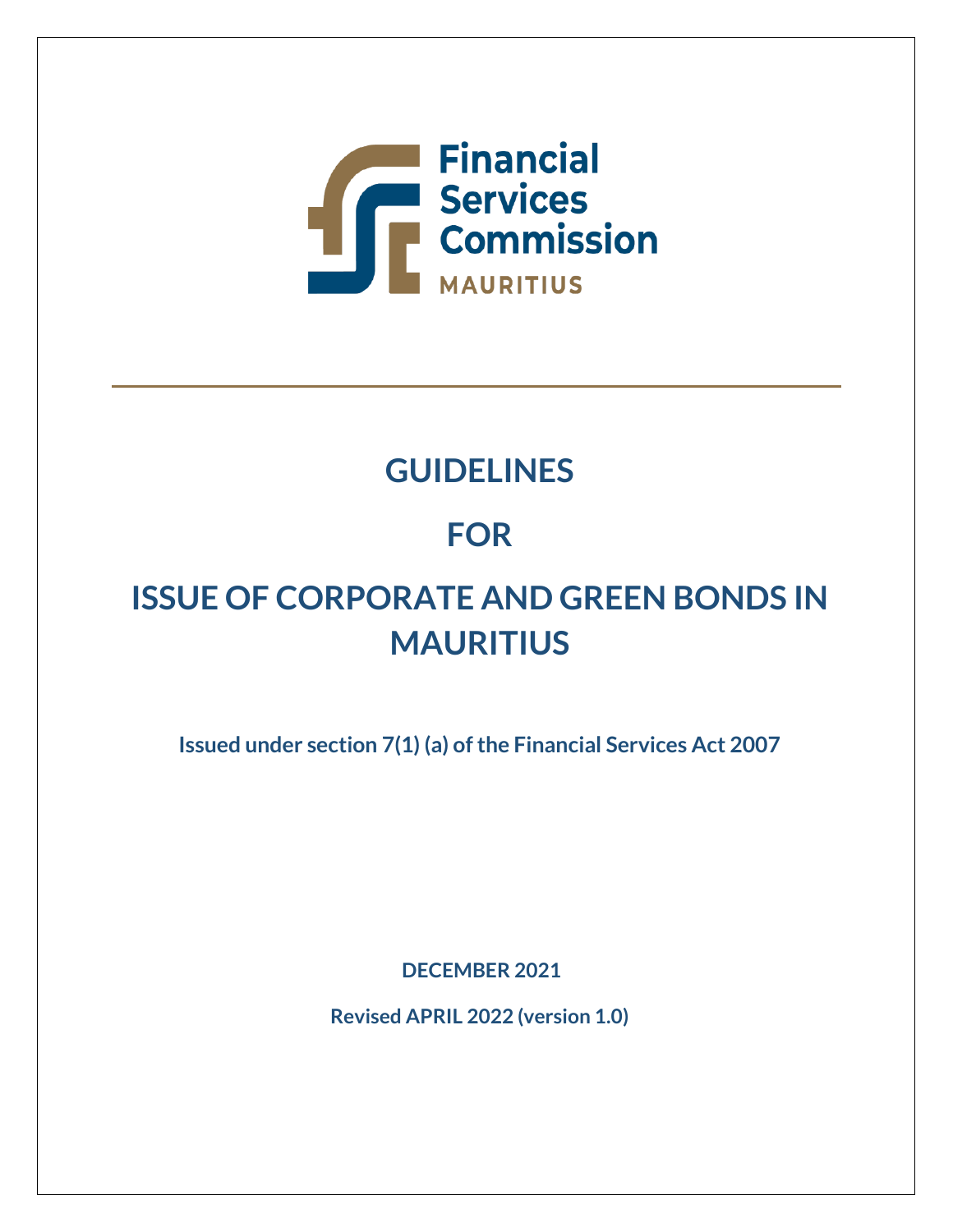

#### **Information note:**

*In June 2021, the Bank of Mauritius published a Guide for the Issue of Sustainable Bonds in Mauritius (the "Guide"). The Guide was issued with a view to assisting potential issuers in better understanding the legal and regulatory requirements for the issue of sustainable bonds and the listing of these bonds on exchanges licensed in Mauritius. In the same line, the Guidelines for the Issue of Corporate and Green Bonds in Mauritius ('Guidelines') issued by the Commission, inter alia, further supplements the Guide by elaborating on various regulatory requirements to be adopted by the Issuers in line with international best practices for the issuance of Green Bonds.*

**Financial Services Commission** Page **2** of **30**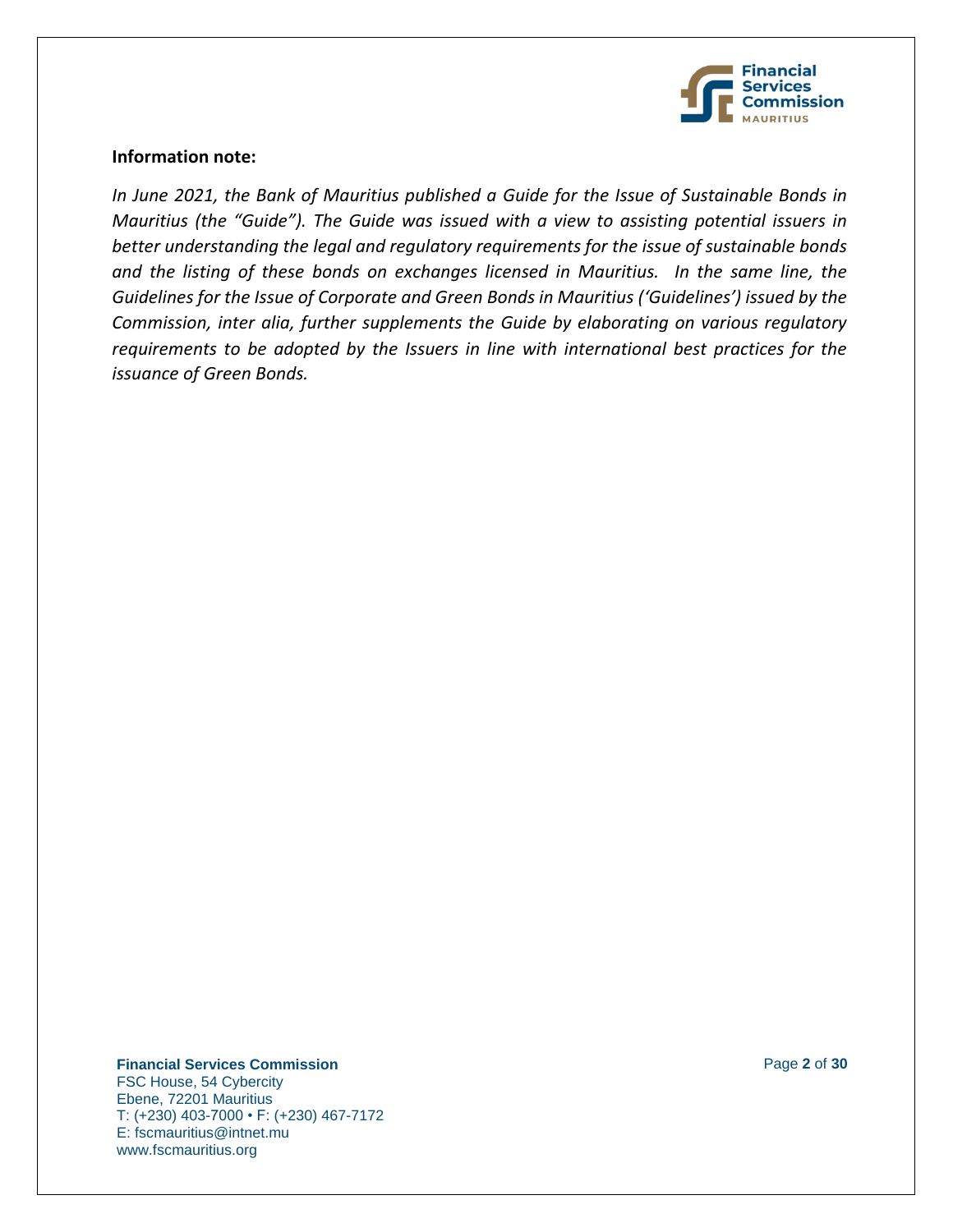

# **CONTENTS**

| <b>CHAPTER 1: GENERAL OVERVIEW</b> |                                             |                |  |  |
|------------------------------------|---------------------------------------------|----------------|--|--|
| <b>PART 1 - PRELIMINARY</b>        |                                             |                |  |  |
| 1.1                                | Objective                                   | 5              |  |  |
| 1.2                                | Scope                                       | 5              |  |  |
| 1.3                                | Application of these Guidelines             | 5              |  |  |
| 1.4                                | Interpretation                              | $\overline{7}$ |  |  |
| 1.5                                | <b>Effective Date</b>                       | 8              |  |  |
|                                    | <b>CHAPTER 2: CORPORATE BONDS</b>           |                |  |  |
|                                    | <b>PART 2 - OVERVIEW OF CORPORATE BONDS</b> |                |  |  |
| 2.1                                | Definition of Corporate Bonds               | 9              |  |  |
| 2.2                                | Key Players in the Bond Market              | 9              |  |  |
|                                    | <b>PART 3 - METHOD OF OFFER</b>             |                |  |  |
| 3.1                                | <b>Public Offer</b>                         | 10             |  |  |
| 3.2                                | Preferential Offer                          | 10             |  |  |
|                                    | <b>PART 4 - REQUIREMENTS</b>                |                |  |  |
| 4.1                                | Eligible Issuers                            | 11             |  |  |
| 4.2                                | Eligible Investors                          | 13             |  |  |
| 4.3                                | Notification to the Commission              | 13             |  |  |
| 4.4                                | Form of Corporate and Green Bonds           | 13             |  |  |
| 4.5                                | Tenor of Corporate and Green Bonds          | 13             |  |  |
| 4.6                                | Mode of Issue                               | 14             |  |  |
| 4.7                                | <b>Utilisation of Proceeds</b>              | 14             |  |  |
| 4.8                                | Underwriting                                | 15             |  |  |
| 4.9                                | <b>Transactions in Corporate Bonds</b>      | 15             |  |  |
| 4.10                               | Redemption                                  | 16             |  |  |
| 4.11                               | Restrictions on securitisation              | 16             |  |  |
| 4.12                               | Duties and Obligations of parties involved  | 16             |  |  |

#### **Financial Services Commission** Page **3** of **30**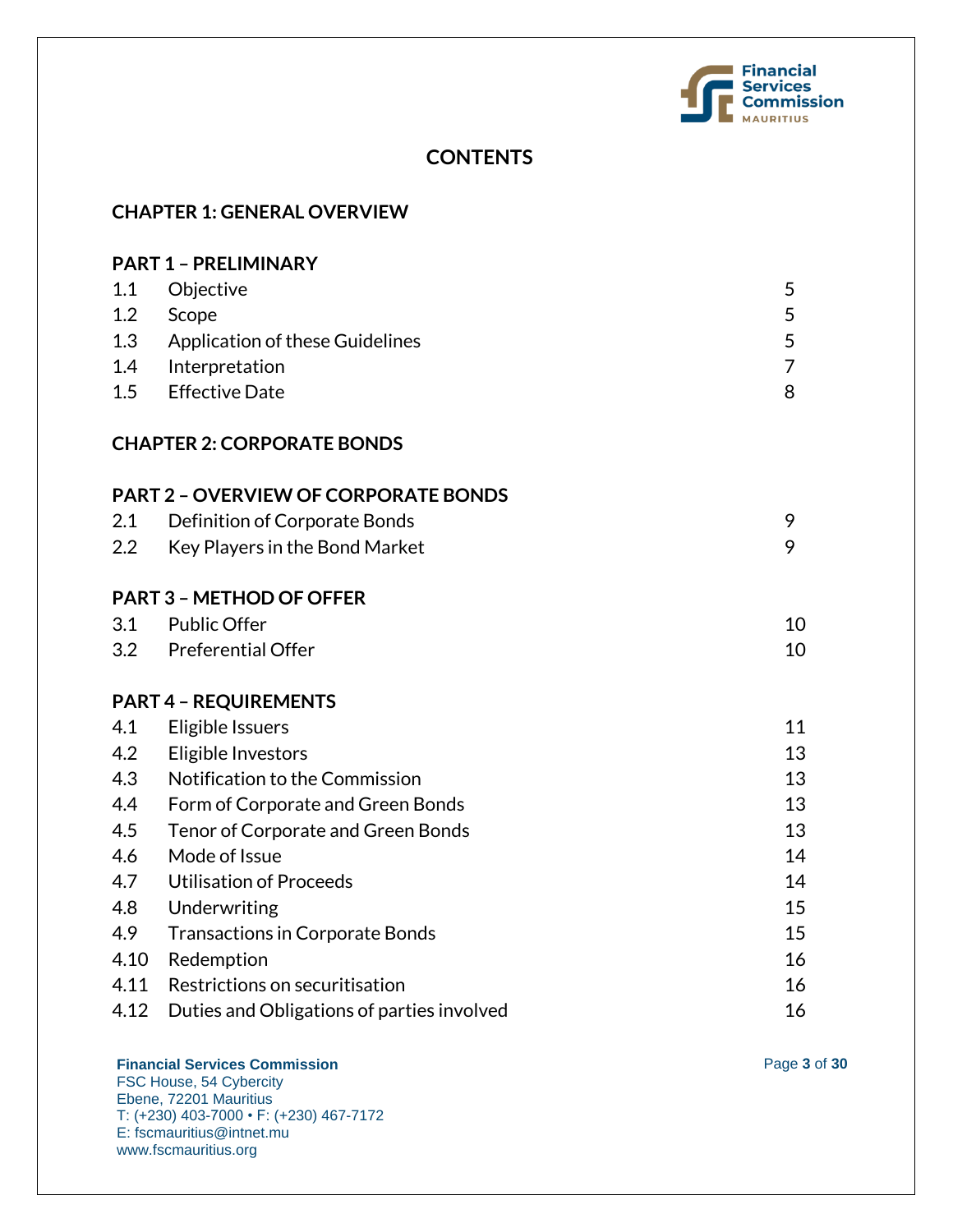

## **PART 5 – DISCLOSURE OBLIGATIONS**

| 5.1 General Information for Corporate and Green Bonds Offerings | 18  |
|-----------------------------------------------------------------|-----|
| 5.2 Corporate Governance and Board Practice                     | 19  |
| 5.3 Comprehensive Indebtedness                                  | 20. |
| 5.4 Event of Defaults                                           | 20. |

## **CHAPTER 3: GREEN BONDS**

#### **PART 6 – REQUIREMENTS FOR ISSUE OF GREEN BONDS**

| Definition                        |     |
|-----------------------------------|-----|
| 6.1 The Principles of Green Bonds | 21  |
| 6.2 The Issuance Process          | 25  |
| 6.3 Ongoing Information           | 25  |
| 6.4 Greenwashing                  | 25. |
|                                   |     |

## **CHAPTER 4: REGULATORY COMPLIANCE**

## **PART 7 – COMPLIANCE WITH THE GUIDELINESS**

| 7.1 | Compliance with these Guidelines |  |
|-----|----------------------------------|--|
|     |                                  |  |

# **ANNEXURES**

**ANNEX 1: Information to be provided by issuer ANNEX 2: Director's Statement - Documents to be submitted to the Commission ANNEX 3: Minimum disclosure in the offer document**

## **Financial Services Commission** Page **4** of **30**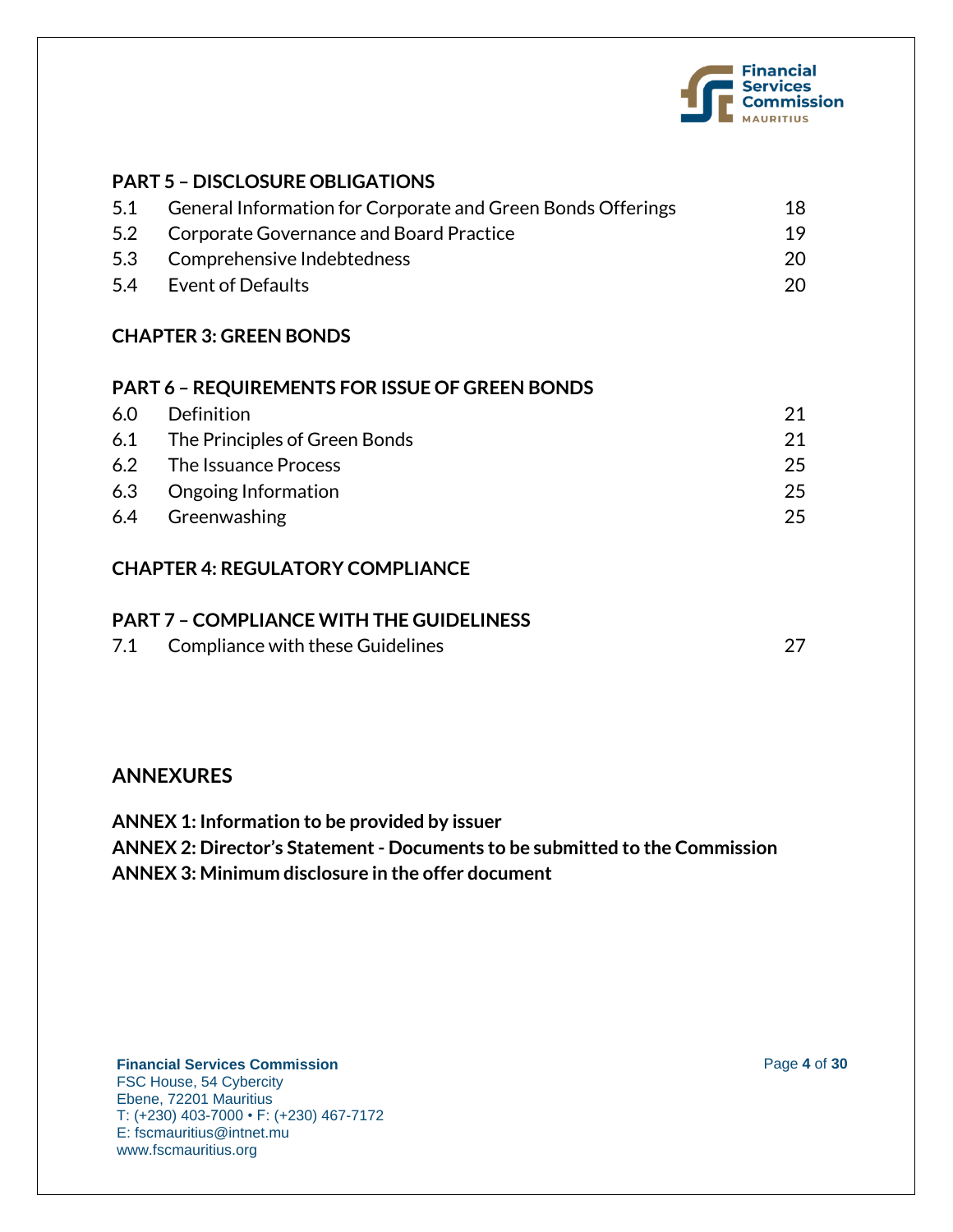

## **CHAPTER 1: GENERAL OVERVIEW**

## **PART 1 – PRELIMINARY**

#### **1.1 Objective**

These Guidelines set out the expectations of the Financial Services Commission, Mauritius (the 'Commission') on the issuance of corporate and green bonds in Mauritius.

These Guidelines are issued pursuant to the powers conferred to the Commission under section 7(1)(a) of the Financial Services Act ('FSA'). These Guidelines also serve to clarify the regulatory roles of the Commission in supervising such financial instruments.

## **1.2 Scope**

These Guidelines in line with international norms describe the practices and procedures to be adopted by issuers of corporate and green bonds. They are not intended to replace or override any provisions under the law. They should be read in conjunction with the provisions of the Securities Act 2005 ('SA'), the Securities (Public Offers) Rules 2007, the Securities (Preferential Offer) Rules 2017 and any regulations, rules, circulars, notices that the Commission may issue from time to time and other applicable laws.

#### **1.3 Application of these Guidelines**

- (i) These Guidelines shall apply to issuers as defined under part 4.1 of these Guidelines and undertaking a minimum size issue of MUR 100 million or equivalent.
- (ii) The minimum size issue threshold of MUR 100 million or equivalent will not be applicable for issue of green bonds. Issuers of green bonds instruments will have to comply with Chapter 3 of these Guidelines.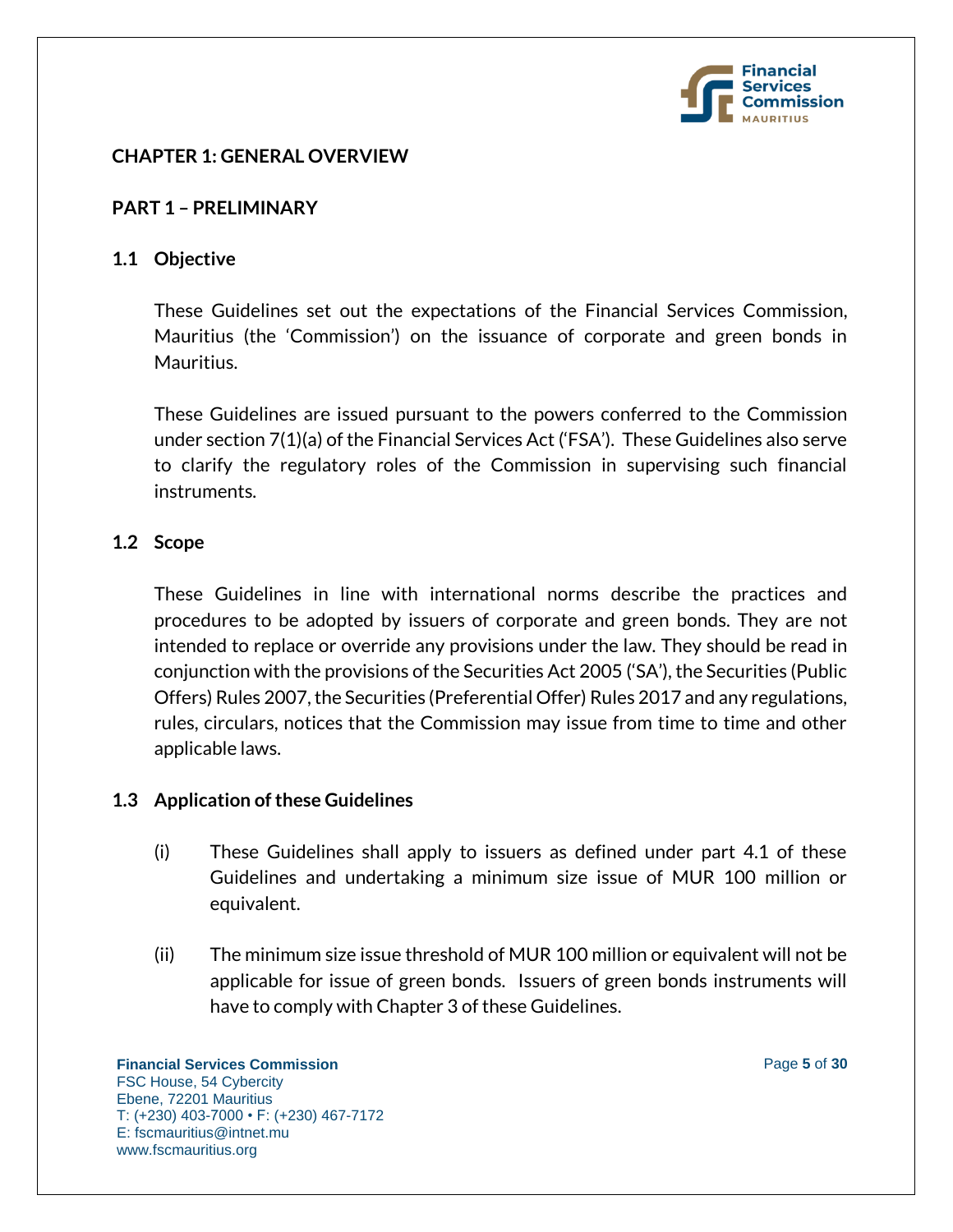

- (iii) These Guidelines shall not apply to:
	- (a) an issuer which is issuing corporate bonds to subscribers under a privately negotiated agreement without any solicitation;
	- (b) an offer of corporate bonds by an issuer incorporated or established outside Mauritius or an issuer who exclusively offers its securities to persons resident outside Mauritius; and
	- (c) an offer or issue of corporate bonds by a corporation holding a Global Business Licence.

**Financial Services Commission** Page **6** of **30**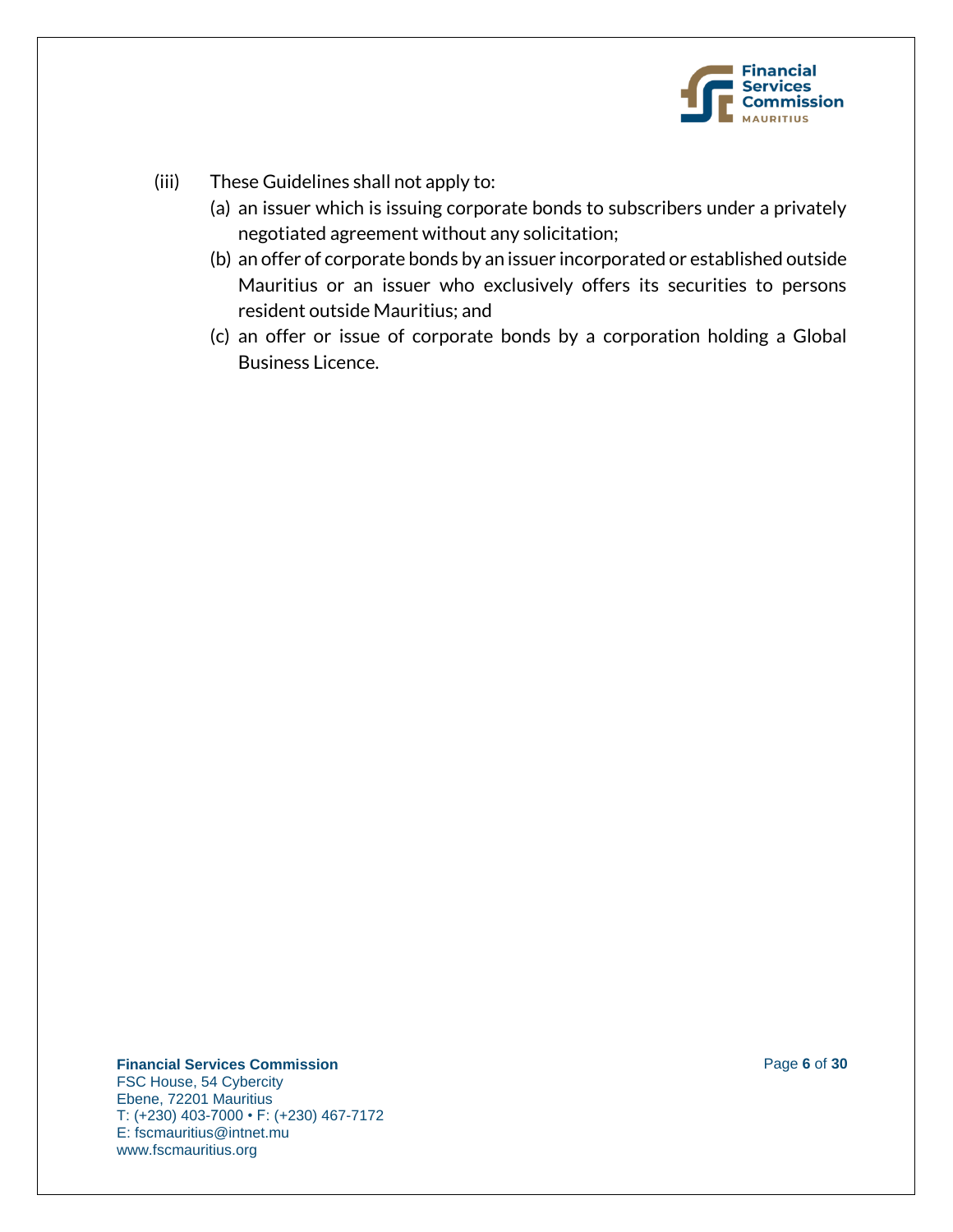

# **1.4 Interpretation**

In these Guidelines, unless the context otherwise requires,

| Approval                     | means an approval, authorisation or recognition granted by the<br>Commission, as the case may be |
|------------------------------|--------------------------------------------------------------------------------------------------|
| Commission                   | <b>Financial Services Commission, Mauritius</b>                                                  |
| Corporate Finance Adviser    | Holder of an Investment Adviser (Corporate Finance Advisory)<br>Licence                          |
| <b>Government Bond Yield</b> | The return on investment, expressed as a percentage, on the<br>government's debt obligations     |
| Greenwashing                 | making false or misleading claims about the green credentials of<br>financial products.          |
| Issuer                       | means an eligible issuer as defined under part 4.1 of these Guidelines                           |
| <b>IPA</b>                   | Issuing and Paying Agent means the holder of a registrar and transfer<br>agent licence           |
| <b>IOSCO</b>                 | International Organisation of Securities Commissions                                             |
| <b>FSA</b>                   | <b>Financial Services Act 2007</b>                                                               |
| <b>AML/CFT Handbook</b>      | Anti-Money Laundering and Combatting the Financing of Terrorism<br>Handbook 2020                 |
| <b>FIAMLA</b>                | Financial Intelligence and Anti-Money Laundering Act 2002                                        |
| <b>MCIB</b>                  | Mauritius Credit Information Bureau                                                              |
| <b>MUR</b>                   | <b>Mauritian Rupees</b>                                                                          |
| <b>Retail Investors</b>      | such category of investors, other than sophisticated investors                                   |
| Sophisticated Investors      | as defined under section 2 of the Securities Act                                                 |
| <b>SA</b>                    | <b>Securities Act</b>                                                                            |
| <b>USD</b>                   | <b>United States Dollars</b>                                                                     |

#### **Financial Services Commission Page 7** of 30 FSC House, 54 Cybercity Ebene, 72201 Mauritius T: (+230) 403-7000 • F: (+230) 467-7172 E: fscmauritius@intnet.mu www.fscmauritius.org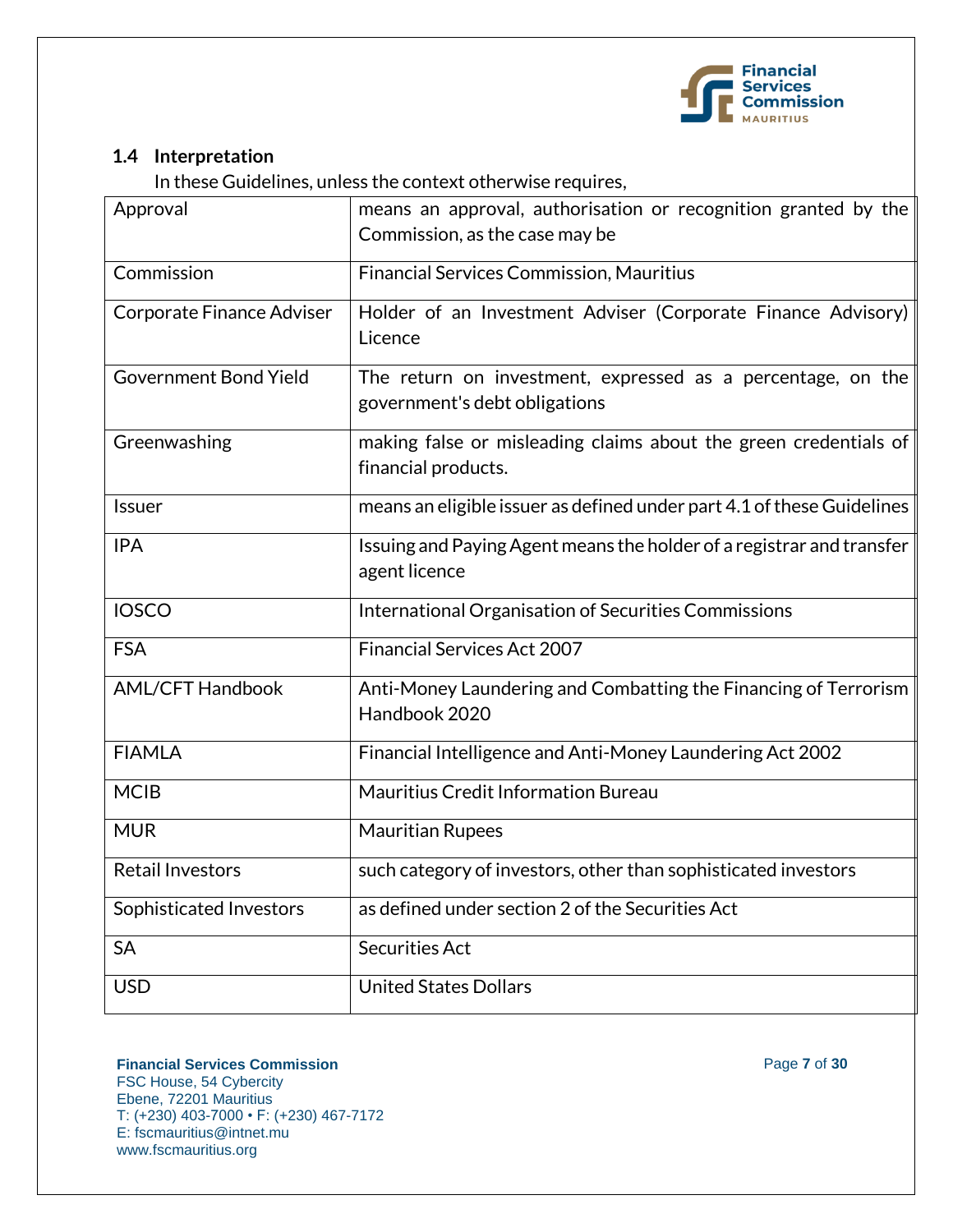

# **1.5 Effective Date**

These Guidelines shall come into effect on 23 December 2021.

**Financial Services Commission** Page **8** of **30**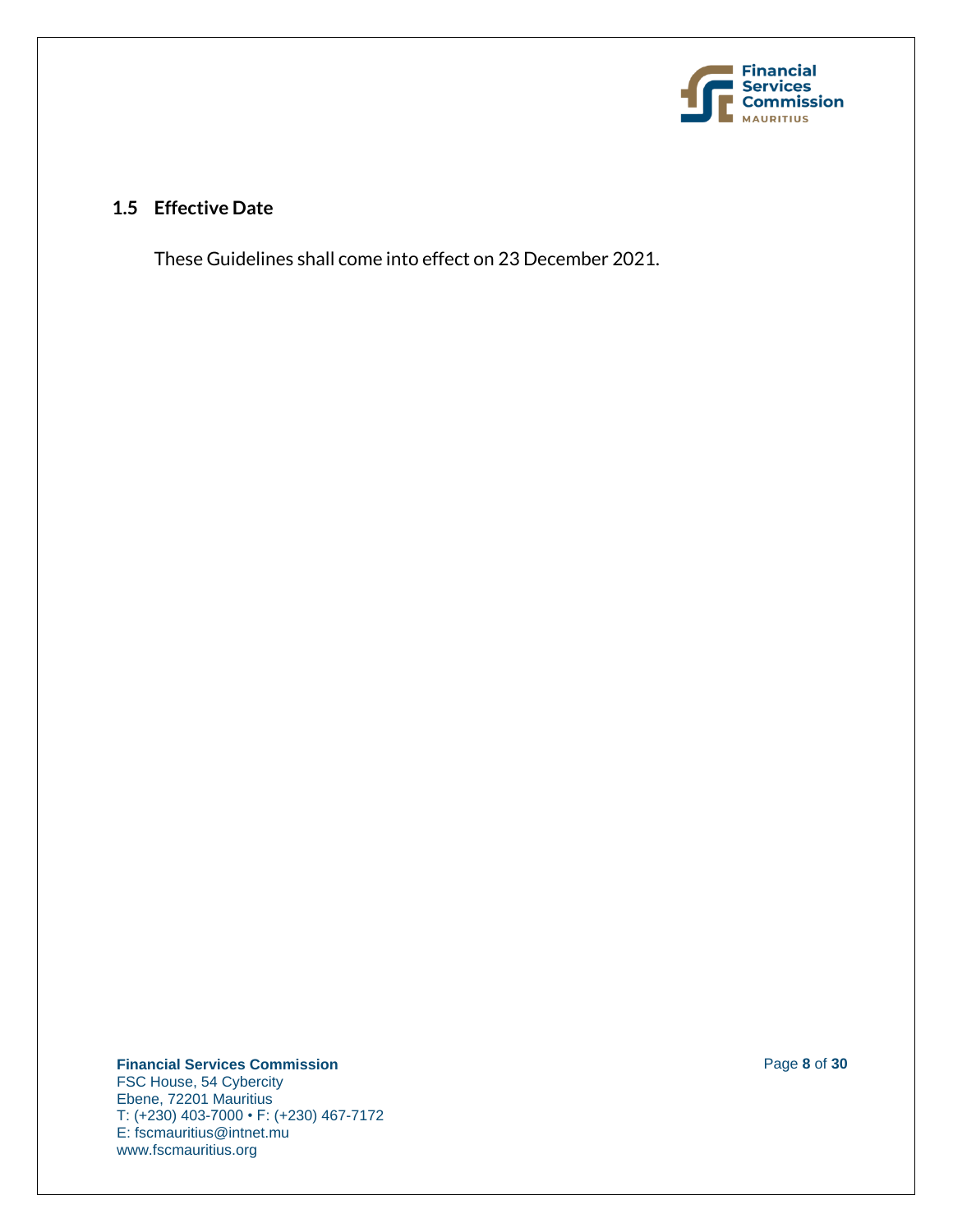

# **CHAPTER 2: CORPORATE BONDS**

# **PART 2 – OVERVIEW OF CORPORATE BONDS**

## **2.1 Definition of Corporate Bonds**

IOSCO has released several reports on corporate bonds including the reports entitled "*Transparency of Corporate Bond Markets*", where corporate bonds have been defined as "*debt instruments denoting the obligation of an issuer/company to satisfy a holder's claim to capital repayment and interest (and/or any other commitments entered into by the issuer)".*

A corporate bond must have, among others, the following characteristics:

- (i) Denominated in MUR, USD, EUR or any other currency;
- (ii) A tenure of more than one year (more than 365 days);
- (iii)Fixed term with principal and any accrued interest/returns payable at maturity;
- (iv)Fixed or variable rate of return rate;
- (v) Interest/return/profitto be paid periodically on certain specified intervals from the issue date, except for zero-coupon corporate bonds without periodic distribution; and
- (vi)Excludes all government bonds.

#### **2.2 Key players in the Bond Market**

Key players in the corporate and green bond markets include, amongst others, the following:

- Investors (institutional/retail including sophisticated investor);
- Issuers:
- Credit Rating Agency;
- Investment Dealers (full service dealer including underwriting);
- Investment Advisers;
- Registrar and Transfer Agent;
- Underwriters:
- Bondholders' Representative
- Legal Advisers;

#### **Financial Services Commission** Page **9** of **30**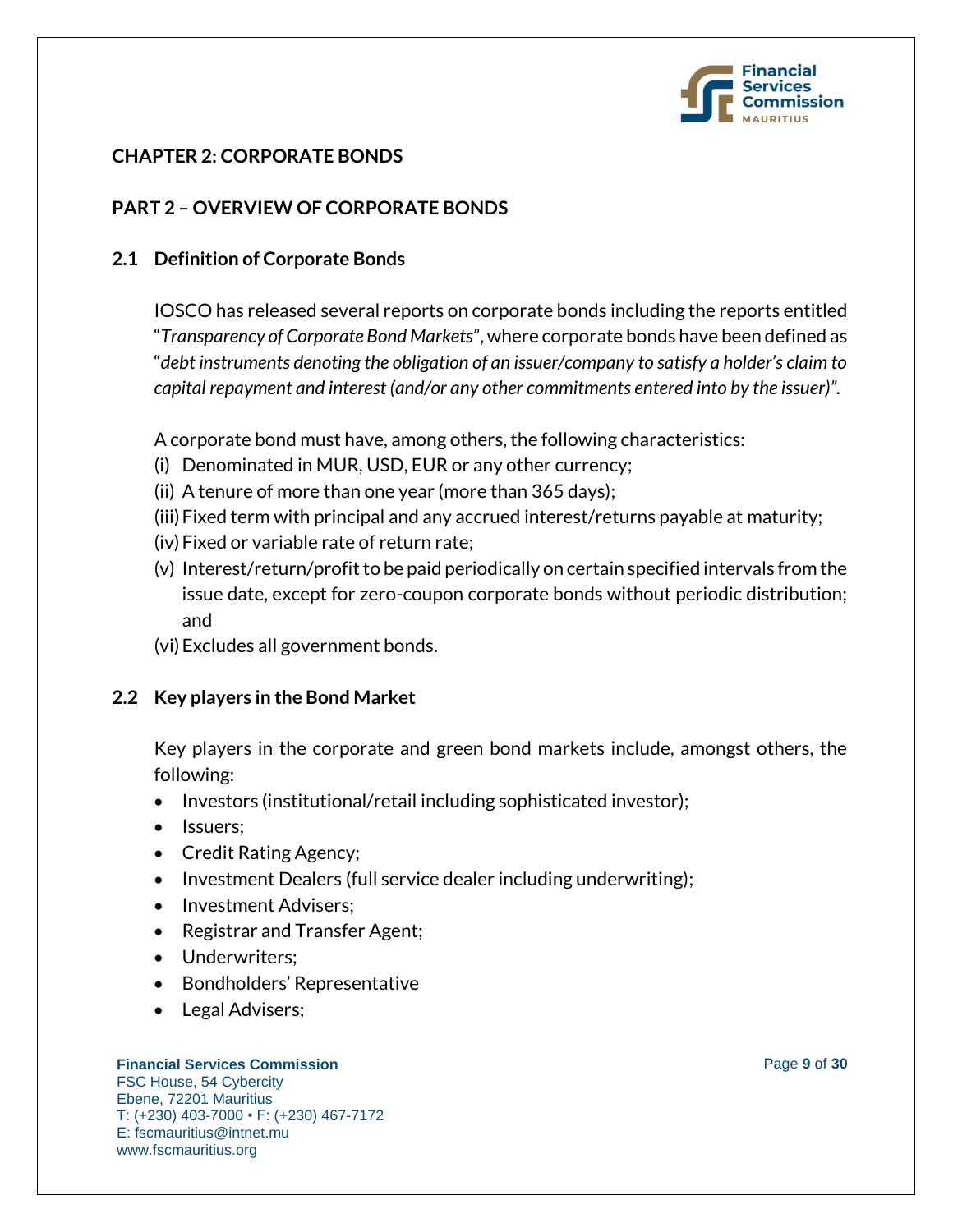

- Securities Exchanges; and
- Regulator.

# **PART 3 – METHOD OF OFFER**

In Mauritius, corporate and green bonds may be offered in two ways, namely,

- (a) Public Offer; and
- (b) Preferential Offer.

## **3.1 Public Offer**

When making an offer to the public, the corporate or green bonds issuer(s) must register a prospectus with the Commission in line with the SA and the Securities (Public Offers) Rules 2007.

Part V of the SA and the Securities (Public Offers) Rules 2007 provide for the conditions to be fulfilled when making an offer of securities to the public, as well as the contents of the prospectus. The Commission has also issued a Circular Letter regarding the procedures to register a prospectus.

Please refer to [https://www.fscmauritius.org/media/2425/circular-letter](https://www.fscmauritius.org/media/2425/circular-letter-procedures-for-registration-of-prospectus-24-sep-15-89485.pdf)[procedures-for-registration-of-prospectus-24-sep-15-89485.pdf](https://www.fscmauritius.org/media/2425/circular-letter-procedures-for-registration-of-prospectus-24-sep-15-89485.pdf)

The issuer has to make a compulsory registration with the Commission as a reporting issuer pursuant to section 86 of the SA and rule 3 of the Securities (Disclosure Obligations of Reporting Issuers) Rules 2007.

# **3.2 Preferential Offer**

A preferential offer, as per rule 2 of the Securities (Preferential Offer) Rules 2017, is defined as:

(i) an offer or issue of securities that is a private placement;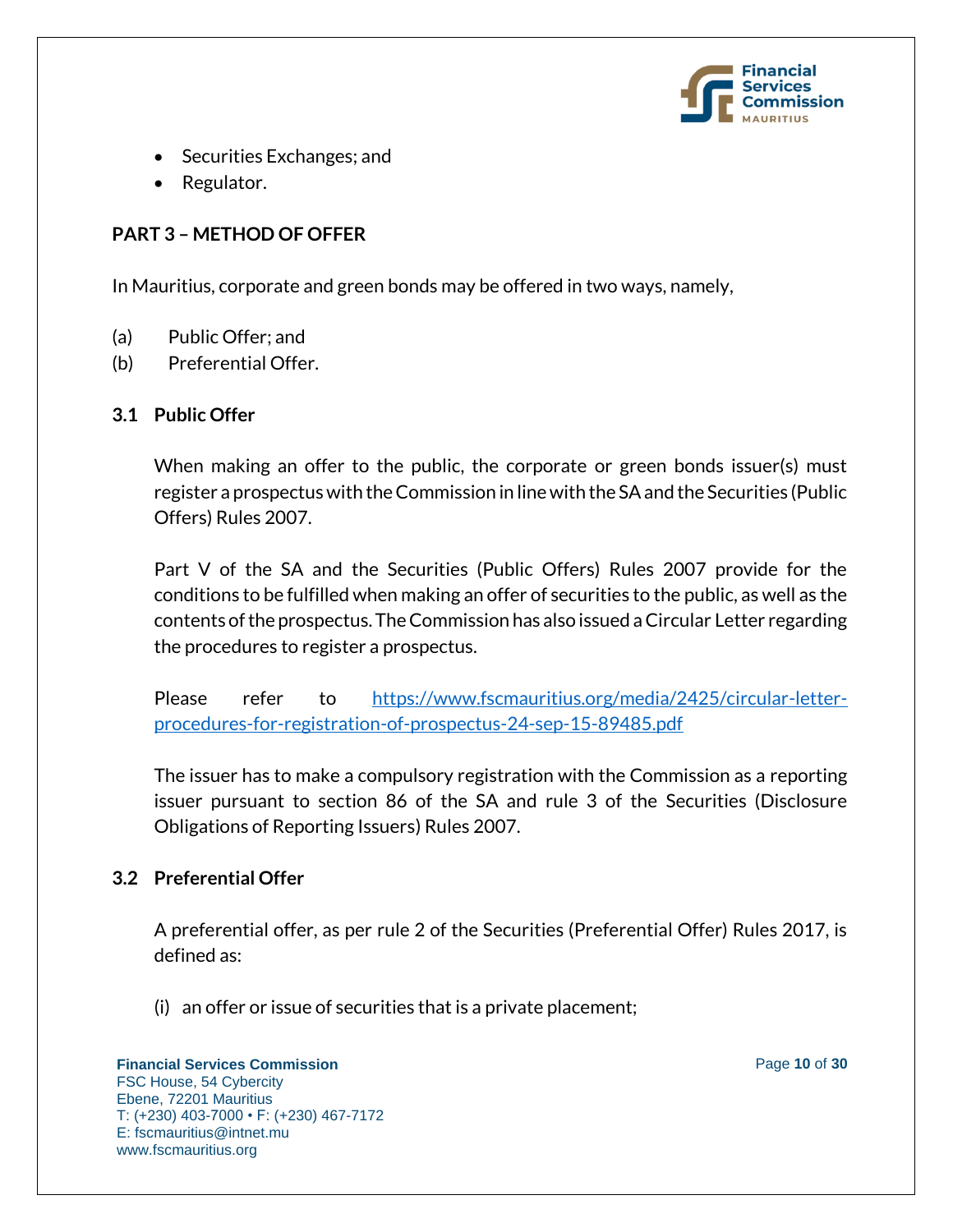

- (ii) an offer or issue of securities that is made only to sophisticated investors; or
- (iii)an offer or issue of securities only to related corporations of the issuer of the securities.

Corporate or green bonds issued by way of a preferential offer must satisfy, *inter alia*, the following rules of the Securities (Preferential Offer) Rules 2017, to the extent applicable:

- (a) Rule 4 Conditions to be fulfilled
- (b) Rule 5 Allotment of securities
- (c) Rule 6 Notification to the Commission
- (d) Rule 7 Contents of the Preferential Offer document
- (e) Rule 8 Rating and listing of debt securities
- (f) Rule 9 Minimum cost of subscription for a private placement

## **PART 4 - REQUIREMENTS**

**4.1 Eligible Issuers** 

An eligible issuer of corporate and green bonds may be:

- (i) a reporting issuer as defined under section 86(1) of the SA and duly registered with the Commission;
- (ii) an 'issuer' as defined under section 2 of the SA and satisfying the following requirements:
	- (a) Net Asset

The company has, at any point in time, not earlier than 18 months prior to the proposed issue of corporate bonds, net assets of a total value exceeding MUR 100 million or its equivalent, as certified by its external auditor(s) and reflected in its audited financial statements.

**Financial Services Commission Page 11 of 30** FSC House, 54 Cybercity Ebene, 72201 Mauritius T: (+230) 403-7000 • F: (+230) 467-7172 E: fscmauritius@intnet.mu www.fscmauritius.org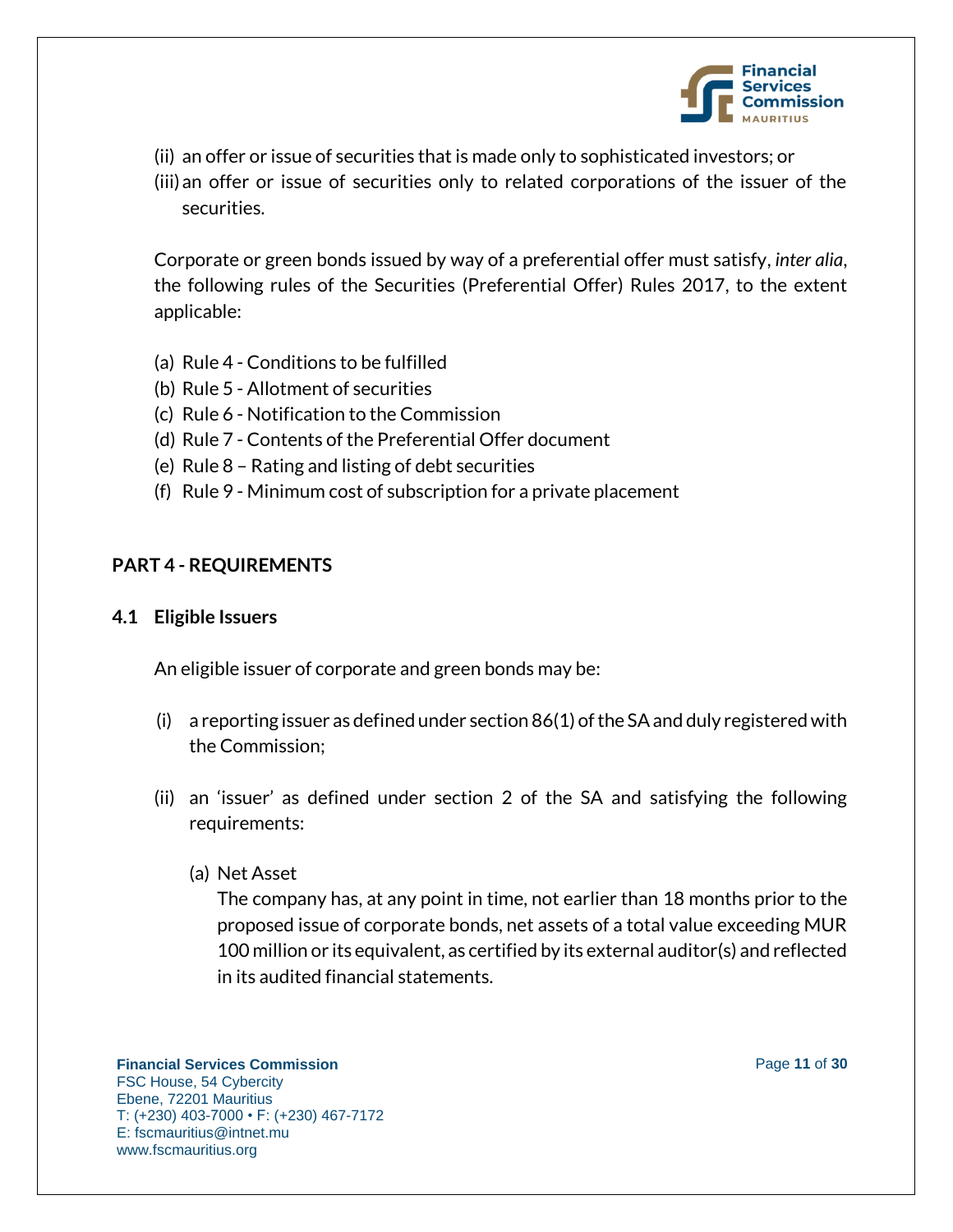

# (b) Track Record

The company has been in existence for at least three years and:

- (A) Has positive net profits after tax over the last twelve months' financial periods preceding the application for the issue; or
- (B) Has a Debt/EBITDA for the last two financial periods preceding the issue maintained at a weighted average between zero and 6 times (inclusive).
- (c) Credit History

The company does not have a history of recurrent default/late payments based on its MCIB or any relevant reports at the time of issuance;

- (iii) an 'issuer' as defined under section 2 of the SA, that issues corporate or green bonds that are fully secured or guaranteed. For guaranteed debt securities, the guarantor must meet the requirements of section 4.1(ii);
- (iv) an 'issuer' as defined under section 2 of the SA and issuing corporate or green bonds having a minimum credit rating of BBB, issued by a domestic credit rating agency licensed or recognised by the Commission. An issuer who makes an offer of corporate or green bonds in reliance of this condition, must review its credit rating on an annual basis until the maturity of the bond and forthwith inform the investors and the corporate finance adviser of any change in rating accordingly; or
- (v) a person that does not meet the requirements of part  $4.1(i)$ , part  $4.1(ii)$ , part  $4.1(iii)$ or part 4.1(iv) but proposes to offer corporate or green bonds to sophisticated investors only until such time that it meets the requirements of part 4.1(i), part 4.1(ii), part 4.1(iii) or part 4.1(iv) and such information is disclosed in an appropriate manner.

In relation to an issue of corporate bonds pursuant to Part  $4.1(v)$ , the corporate finance advisers will be required to include the following in the offer document:

a) Undertaking from the directors of the issuer to the effect that, these bonds will not be subscribed, at the issue date, by any vehicle which will use such bonds as underlying for an offer or issue of bonds to retail investors;

**Financial Services Commission Page 12 of 30** FSC House, 54 Cybercity Ebene, 72201 Mauritius T: (+230) 403-7000 • F: (+230) 467-7172 E: fscmauritius@intnet.mu www.fscmauritius.org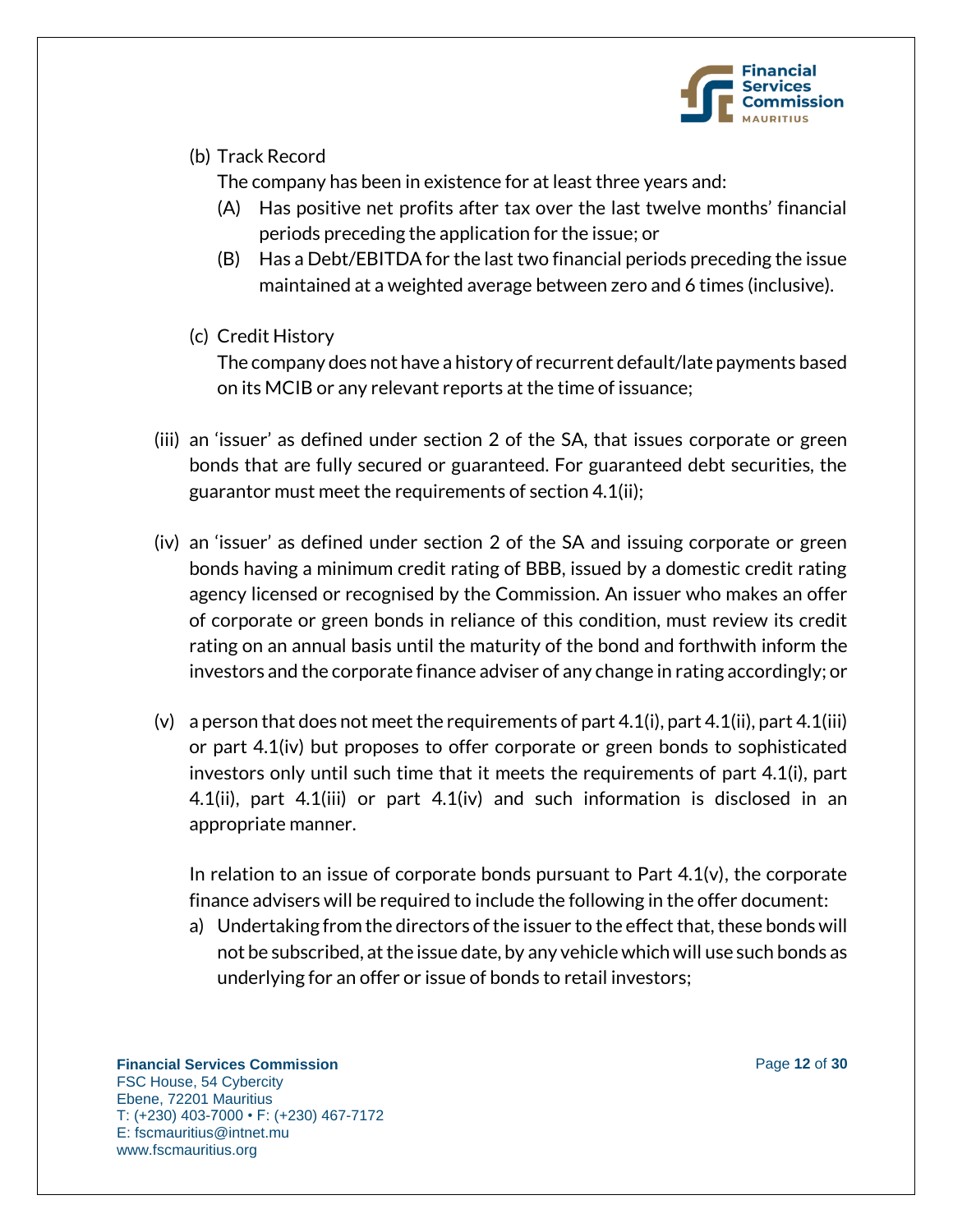

- b) A disclosure statement specifyingwhich eligibility criteria set at part 4.1(i), part 4.1(ii), part 4.1(iii) and part 4.1(iv) of these Guidelines are not being met by the issuer; and
- c) A disclosure statement on the key debt, credit and cash flow metrics (such as, where relevant, debt service coverage ratio, interest coverage ratio, net debt to EBITDA, net debt to equity and net debt to total assets) including forecast Income Statement, Balance Sheet and Cash Flow Statement for the next three years.

# **4.2 Eligible Investors**

Corporate or green bonds may be issued to and held by companies or other persons.

## **4.3 Notification to the Commission**

- (i) The issuer shall, not later than 10 days after the issuance of corporate or green bond, notify the Commission of that issuance in the event such issuance is made as a preferential offer.
	- (a) The notification under paragraph (i) above must be accompanied by the information as per **Annex 1**; and
	- (b) A statement signed by all directors of the issuer to the effect that they accept full responsibility for the contents of the documents submitted to the Commission and should be accompanied by the documents as per **Annex 2.**

#### **4.4 Form of corporate and green bonds**

The corporate and green bonds shall be issued in the form of debentures under the Companies Act 2001.

# **4.5 Tenor of corporate bonds**

The corporate bonds shall be issued in maturities of more than 365 days.

**Financial Services Commission Page 13 of 30** FSC House, 54 Cybercity Ebene, 72201 Mauritius T: (+230) 403-7000 • F: (+230) 467-7172 E: fscmauritius@intnet.mu www.fscmauritius.org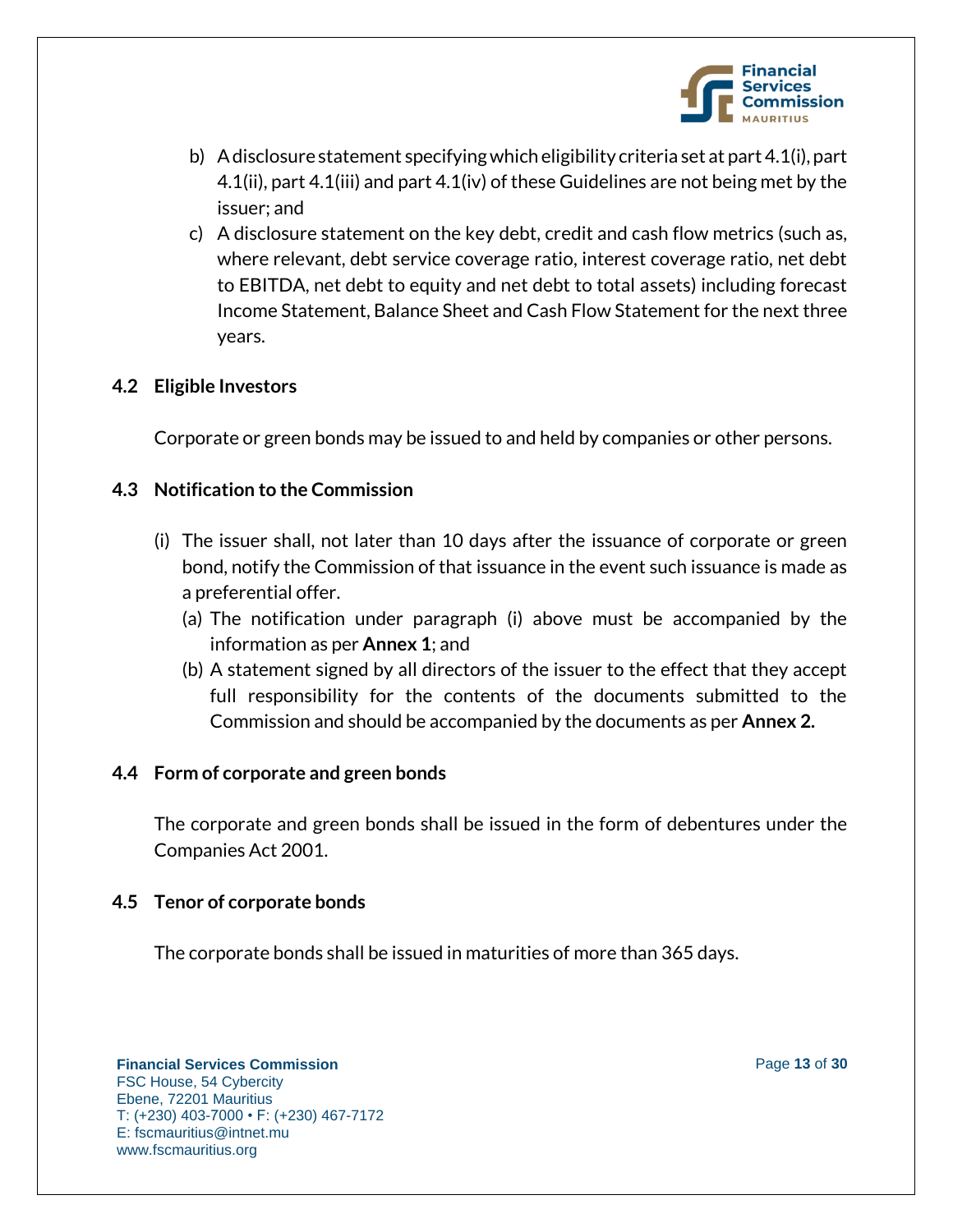

# **4.6 Mode of issue**

#### 4.6.1Minimum size of issue

These Guidelines apply to a minimum size issue of MUR 100 million or its equivalent in any other currency. For any issuance below this threshold, the issuer must comply with the relevant applicable rules such as the Securities (Public Offer) Rules 2007 and the Securities (Preferential Offer) Rules 2017.

# 4.6.2 Minimum subscription amount

The minimum subscription amount shall be MUR 1 million for corporate or green bonds issued under preferential offer and MUR 10,000 for corporate or green bonds issued through public offer.

## 4.6.3 Coupon Rate

The coupon on the corporate and green bonds, issued in MUR, shall be determined by the issuer taking into consideration the prevailing Government Bond Yield Curve and any other relevant market data and risk premium. The Corporate Finance Adviser should maintain records to explain how it determined the pricing of the bond.

The following market conventions shall be applicable:

- Yields on the corporate and green bonds shall be rounded to 2 decimal points and prices shall be rounded to 3 decimal points; and
- The day count convention shall be Actual/Actual, Actual/365, Actual/364, Actual/360 or 30/360 or such other convention as may be advised by the Corporate Finance Adviser in respect of the offer.

#### **4.7 Utilisation of Proceeds**

An issuer must ensure that proceeds from the corporate or green bonds are utilised strictly in accordance with the purposes disclosed.

Where the proceeds are utilised for a project which will generate cash flow for payments to bondholders, the issuer must ensure that the transaction documents relating to the corporate or green bonds include the relevant parameters, conditions,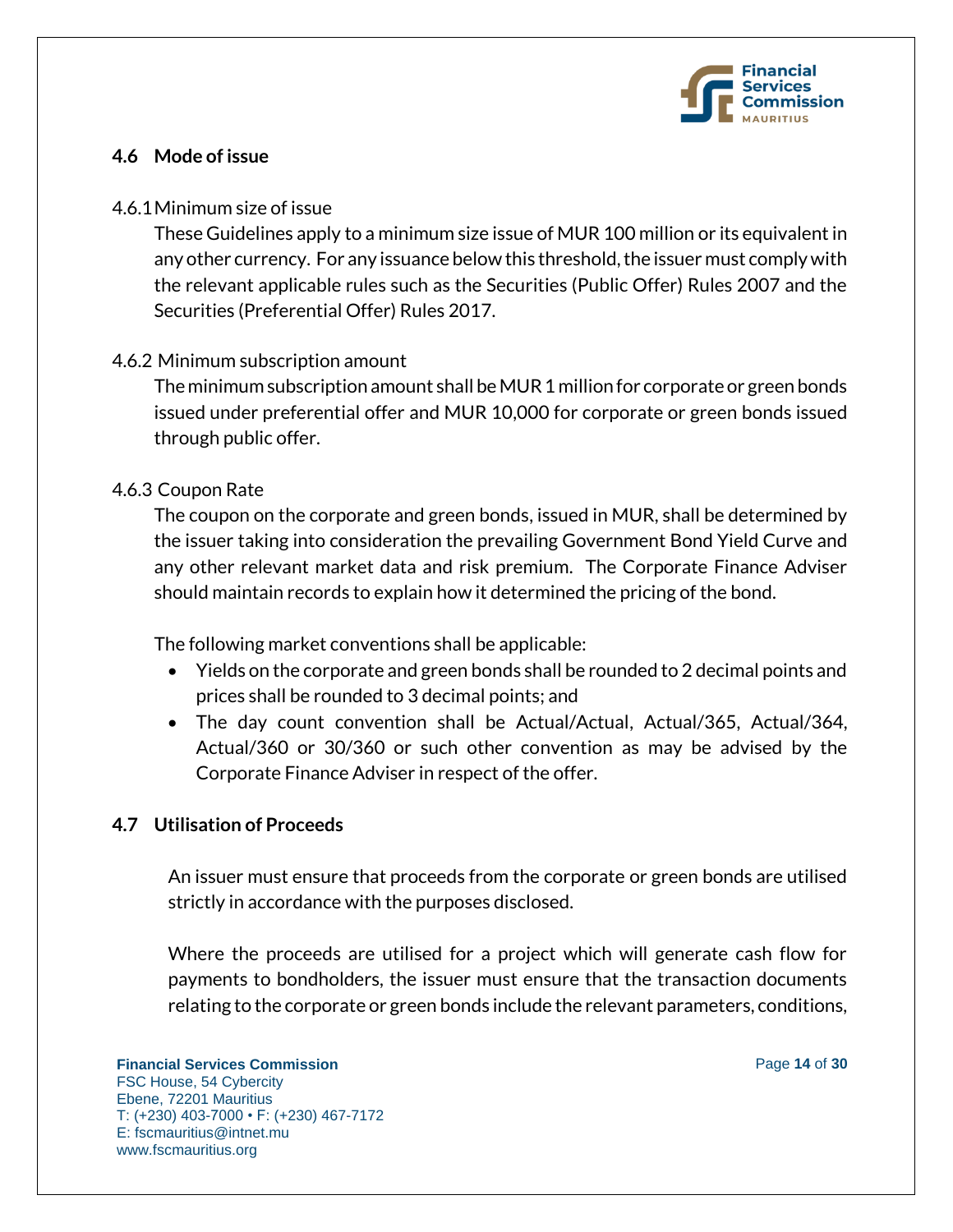

supporting documents, where applicable, to manage the release of the proceeds to the issuer.

## **4.8 Underwriting**

A public issue of corporate or green bonds may be underwritten by a licensed Investment Dealer in the category of full service dealer including underwriting and in such a case adequate disclosures regarding underwriting arrangements shall be disclosed in the offer document.

## **4.9 Transactions in corporate and green bonds**

## **4.9.1Trading**

- (i) Corporate and green bonds, not listed on a securities exchange, may be traded Over the Counter ('OTC') on the secondary markets.
- (ii) Settlement for OTC trades of corporate and green bonds shall be carried out within 3 business days of the date of approval by the Registrar General.

# **4.9.2Buyback**

- (i) An issuer may buy back corporate or green bonds from current holders before maturity, subject to the approval of its Board of Directors.
- (ii) Buyback of a corporate or green bonds shall take place through the IPA.
- (iii)The buyback offer shall be extended to all investors in the corporate or green bonds issue or to investors in a particular tranche of the corporate or green bonds, as the case may be.

#### **4.9.3Transfer**

- (i) The corporate or green bonds shall be transferable.
- (ii) The issuer shall recognize the investor whose name is last registered in the books of the IPA.

#### **Financial Services Commission Page 15** of 30 FSC House, 54 Cybercity Ebene, 72201 Mauritius T: (+230) 403-7000 • F: (+230) 467-7172 E: fscmauritius@intnet.mu www.fscmauritius.org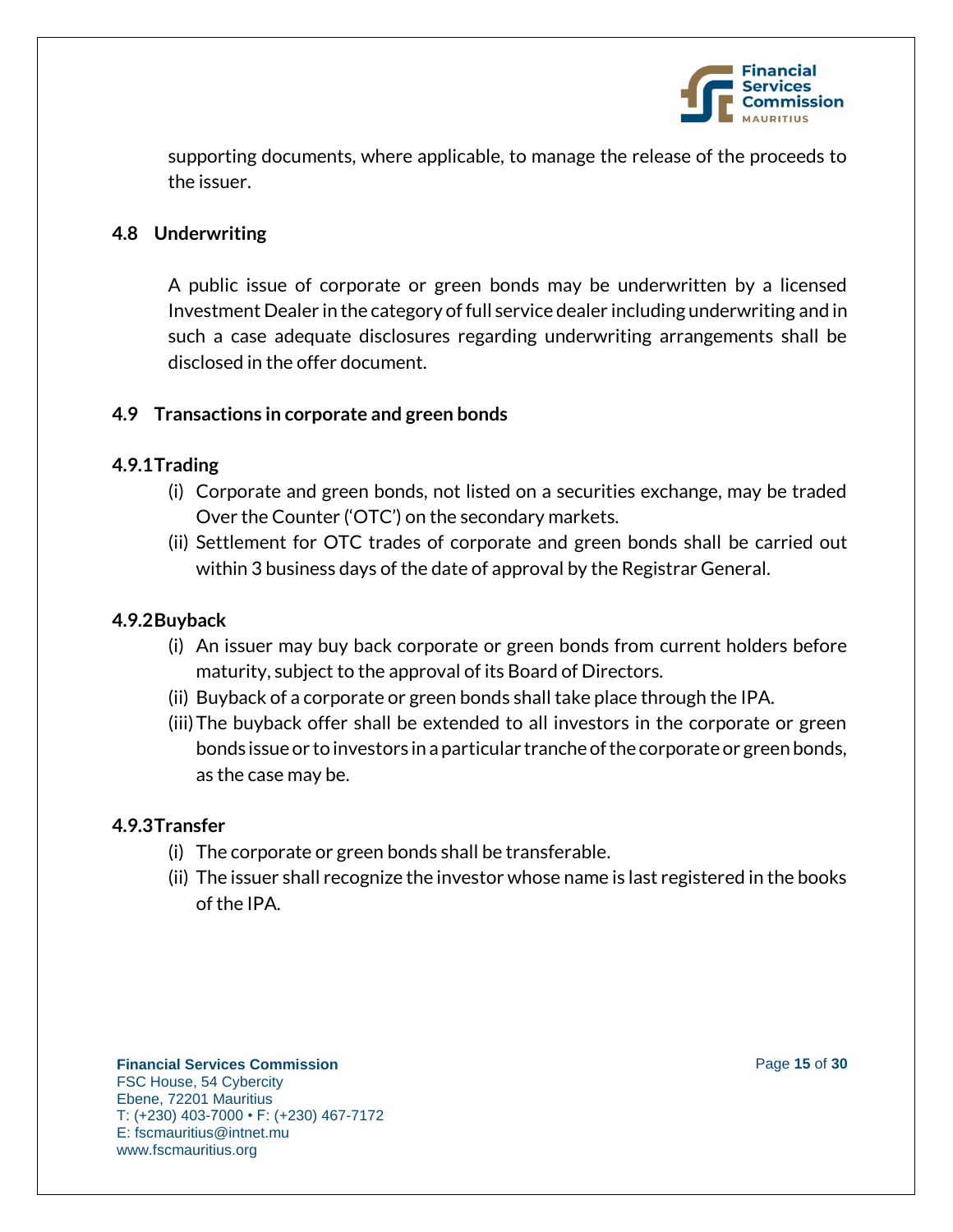

# **4.10 Redemption**

On redemption, the IPA shall receive payment from the issuer and shall effect payment to the holder of the corporate or green bonds through direct transfer into a bank account or as agreed with the investor.

Where the redemption date falls on Saturday or public holiday, payment shall be made on the immediate subsequent working day.

#### **4.11 Restrictions on securitisation**

- 4.11.1 A corporate or green bond issued by an issuer that is eligible under part 4.1(v) shall not be issued to retail investors until such time as the issuer satisfies the requirements of part 4.1(i), part 4.1(ii), part 4.1(iii) or part 4.1(iv)
- 4.11.2 Subject to part 4.11.3, no person shall issue a derivative instrument which has as underlying asset a corporate or green bond issued by an issuer that does not meet the requirements of part 4.1(i), part 4.1(ii), part 4.1(iii) or part 4.1(iv) without the approval of the Commission.
- 4.11.3 The approval of the Commission shall not be required under part 4.11.2 if the derivative instrument is issued to sophisticated investors only.

#### **4.12 Duties and obligations of parties involved**

#### **4.12.1 Duties of the Issuer**

The Issuer shall, among others:

- (a) make the disclosure as specified in **Annex 3** in the offer document, together with the information required to be submitted under the Securities (Preferential Offer) Rules 2017 or the Securities (Public Offers) Rules 2007 as applicable;
- (b) ensure that it has appointed a licensed Corporate Finance Adviser and Registrar and Transfer Agent and that the roles and responsibilities of all parties have been clearly defined and understood;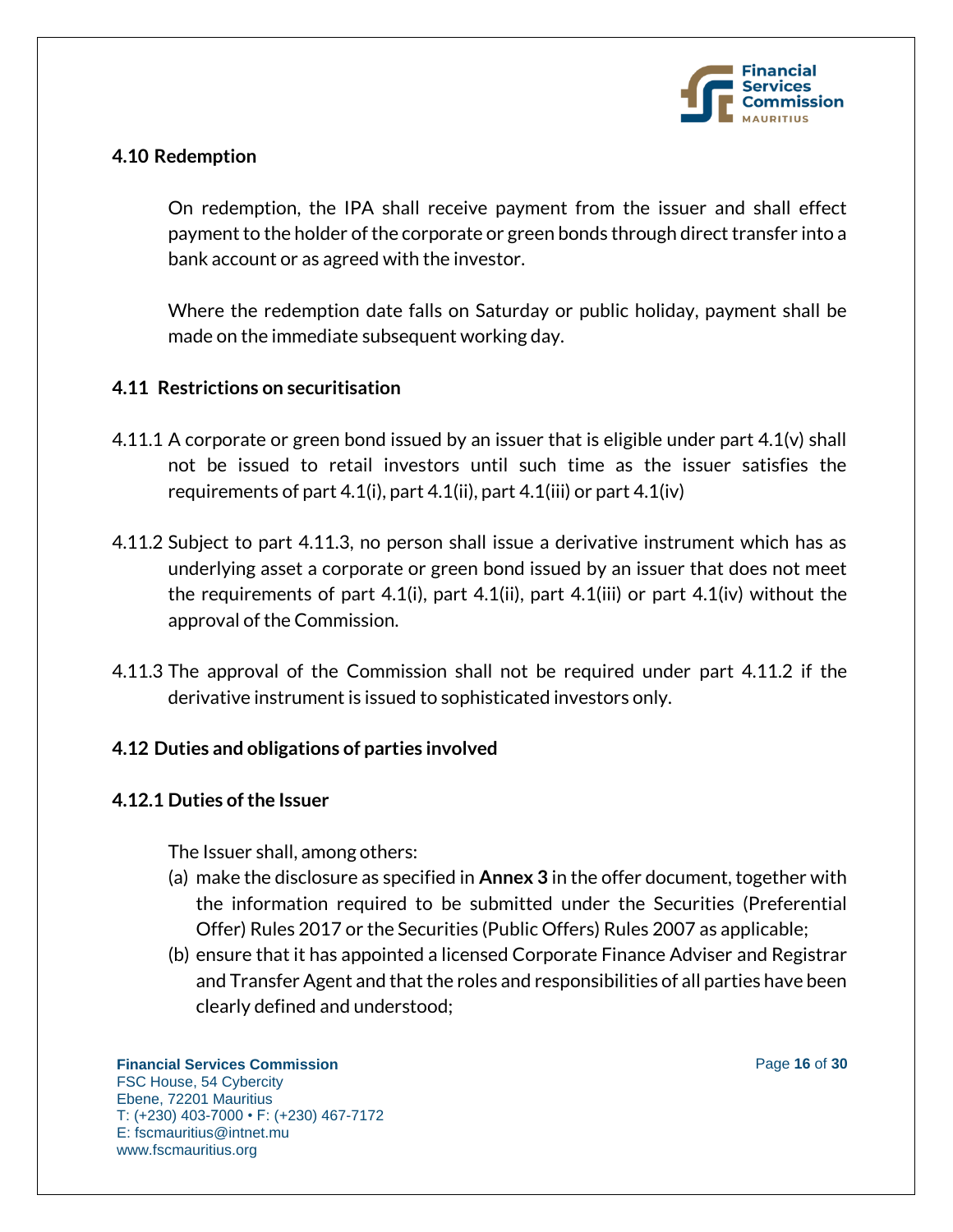

- (c) ensure that the proceeds from the issue of the corporate or green bonds are in line with the end use of the funds as disclosed in the offer document;
- (d) route all subscriptions/redemptions/payments through the IPA;
- (e) submit, within 14 days from the issue date, a certificate to the concerned corporate finance adviser to the effect that the issue of the corporate or green bonds is adhering to the conditions of the offer document. Once the proceeds raised have been used for the disclosed purpose, same has to be, forthwith, communicated to the IPA; and
- (f) comply with any other requirements as may be specified by the Commission.

#### **4.12.2 Duties of the IPA**

The IPA shall, among others:

- (a) enter into a written agreement with the issuer to act as IPA for the issue of the corporate or green bonds;
- (b) keep the monies of each issuer segregated from each other and segregated from its own funds;
- (c) maintain adequate insurance cover against frauds and electronic and computer crime
- (d) in case of default of the issuer, immediately notify the investors, the credit rating agency, the corporate finance adviser and the Commission about such default;
- (e) on a redemption, receive funds from the issuer and effect all payments to the investors; and
- (f) report the details of issuance of corporate or green bonds to the Commission within fourteen (14) working days of the day of issuance.

#### **4.12.3 Duties of Corporate Finance Adviser**

The Corporate Finance Adviser shall, among others:

- (a) enter into a written agreement with the issuer to act as the Corporate Finance Adviser for the issue of the corporate or green bonds;
- (b) with the written authorisation of the issuer, act as the principal point of contact between the Commission and the issuer;
- (c) verify all information disclosed in the offer document before issuance;

#### **Financial Services Commission Page 17** of **30** FSC House, 54 Cybercity Ebene, 72201 Mauritius T: (+230) 403-7000 • F: (+230) 467-7172 E: fscmauritius@intnet.mu www.fscmauritius.org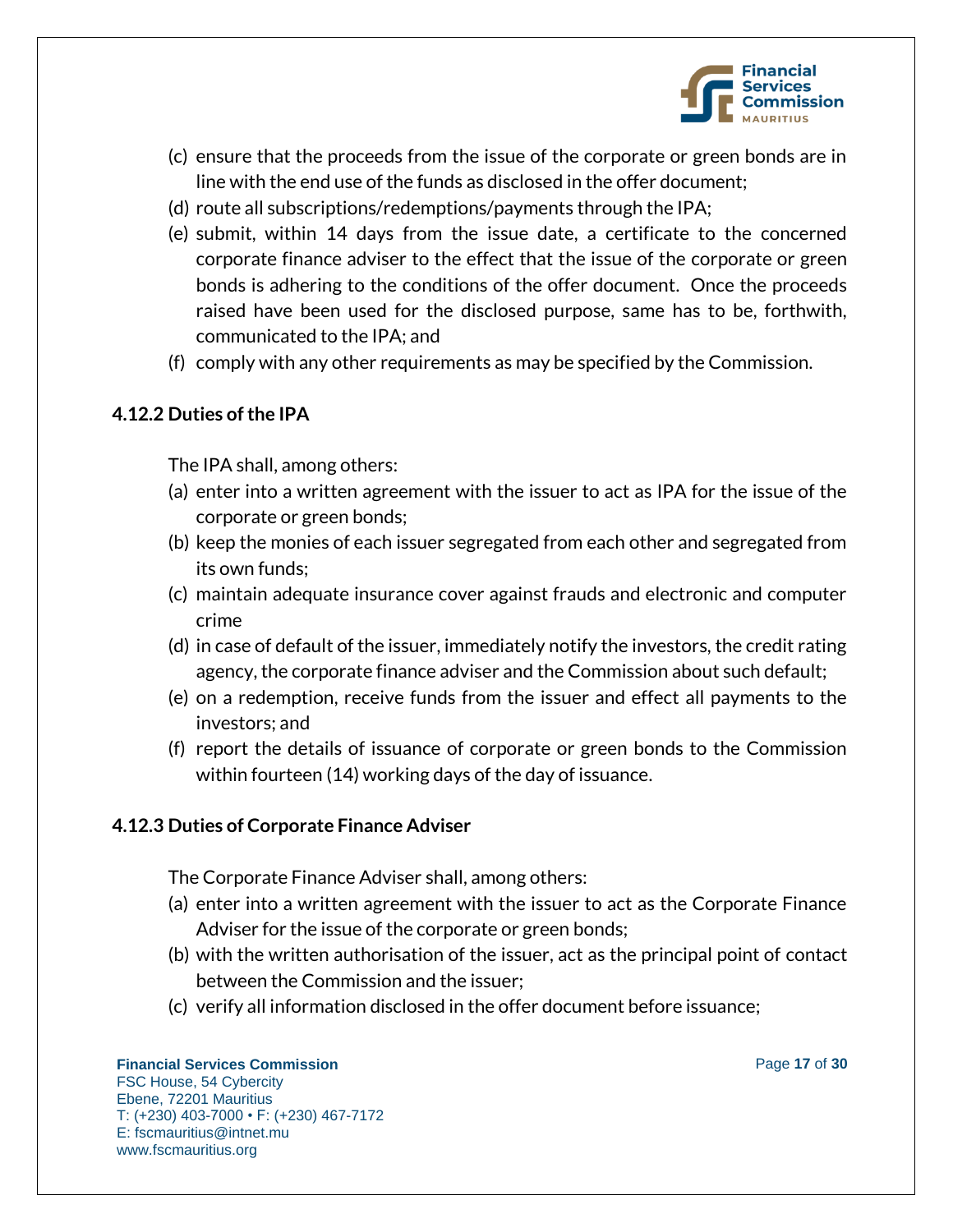

- (d) arrange for the allocation of an International Securities Identification Number code to each corporate or green bond issue, as applicable;
- (e) make clear in the offer document that the investment is subject to credit and other risks and that all payments will be made only if the issuer has made the funds available to the IPA;
- (f) conduct, or arrange the conduct of, a customer suitability assessment to ensure that individual investors understand the risks linked to investment in the bonds of the issuer(s), and that such investment matches their objectives and risk appetite;
- (g) conduct, or arrange the conduct of, due diligence checks on the investors in compliance with prevailing legislations on Anti-Money Laundering and Combating the Financing of Terrorism, such as the FIAMLA and the AML/CFT Handbook;
- (h) use its best endeavours to ensure that the pricing of debt securities reflects its credit rating (as applicable) and is in line with market conditions; and
- (i) report on a half yearly basis to the Commission the outstanding amount of corporate or green bonds issued and other relevant information.

# **PART 5 – DISCLOSURE REQUIREMENTS**

# **5.1General Information for corporate and green bonds offerings**

- **5.1.1**Where the corporate or green bonds are to be offered on the securities exchange, the issuer must also comply with the continuous disclosure obligations set out in the SA and the relevant rules of the securities exchange.
- **5.1.2** In addition to part 5.1.1 above, the issuer must immediately publish the following on the securities exchange for listed bonds:
	- any issuance of a new tranche of debt by the issuer, including amongst others, details relating to its credit rating (as applicable), whether a fixed or floating rate is being paid, its maturity, the actual rate at issue and the spread over the repo rate for floating rate notes or in the case of fixed rate and zero coupon securities, the spread over a similar maturity government bond;

**Financial Services Commission Page 18** of **30** FSC House, 54 Cybercity Ebene, 72201 Mauritius T: (+230) 403-7000 • F: (+230) 467-7172 E: fscmauritius@intnet.mu www.fscmauritius.org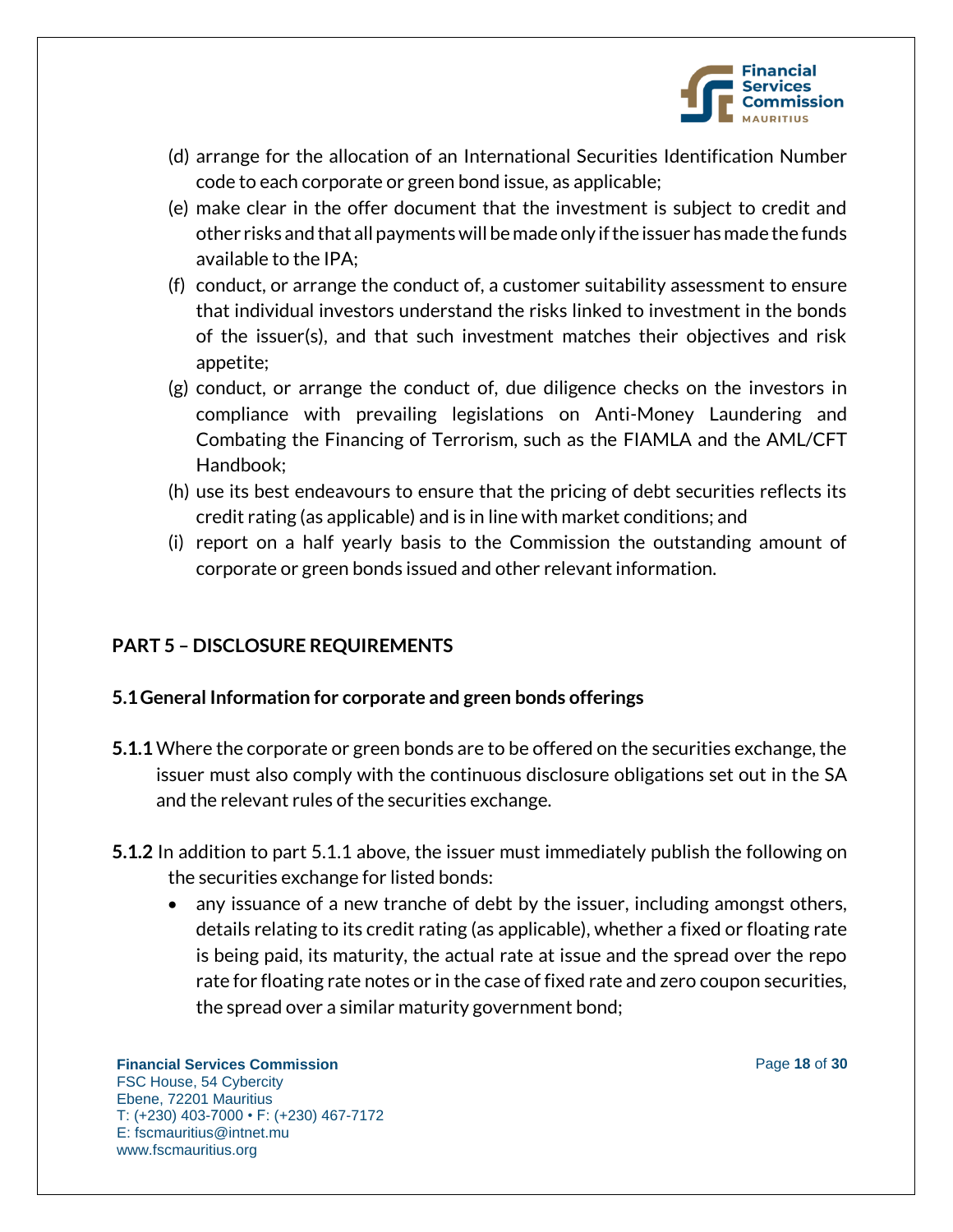

- any change in the terms and conditions of the corporate and green bonds;
- any redemption or cancellation of the corporate and green bonds; and
- any occurrence of an event of default.
- **5.1.3** The issuer must inform the maturity date of each issuance of the corporate and green bonds at least one month before the maturity date.
- **5.1.4** In the case of an early redemption of the corporate or green bonds, bondholders must be informed of the relevant details of such redemption.
- **5.1.5** It is an obligation of the issuer to furnish to the Commission, as soon as possible, any information that may have a direct and material impact which may affect the pricing of the bonds.
- **5.1.6** During the period the corporate or green bonds remaining outstanding, the issuer shall submit to the Commission, on a yearly basis, status of the outstanding bonds within 30 days of delay.

#### **5.2 Corporate Governance and Board Practice**

The offer document shall provide details of the issuer's directors and chief executive officer, including, but not limited to the following:

- (a) date of expiry of the current term of office (if applicable) and the period served;
- (b) directors service contracts with the issuer;
- (c) the percentage of interest (direct and indirect) the directors have in the company; and
- (d) composition and scope of functions and powers of the audit committee and remuneration committee of the issuer and other committees of the Board.

#### **Financial Services Commission Page 19 of 30** FSC House, 54 Cybercity Ebene, 72201 Mauritius T: (+230) 403-7000 • F: (+230) 467-7172 E: fscmauritius@intnet.mu www.fscmauritius.org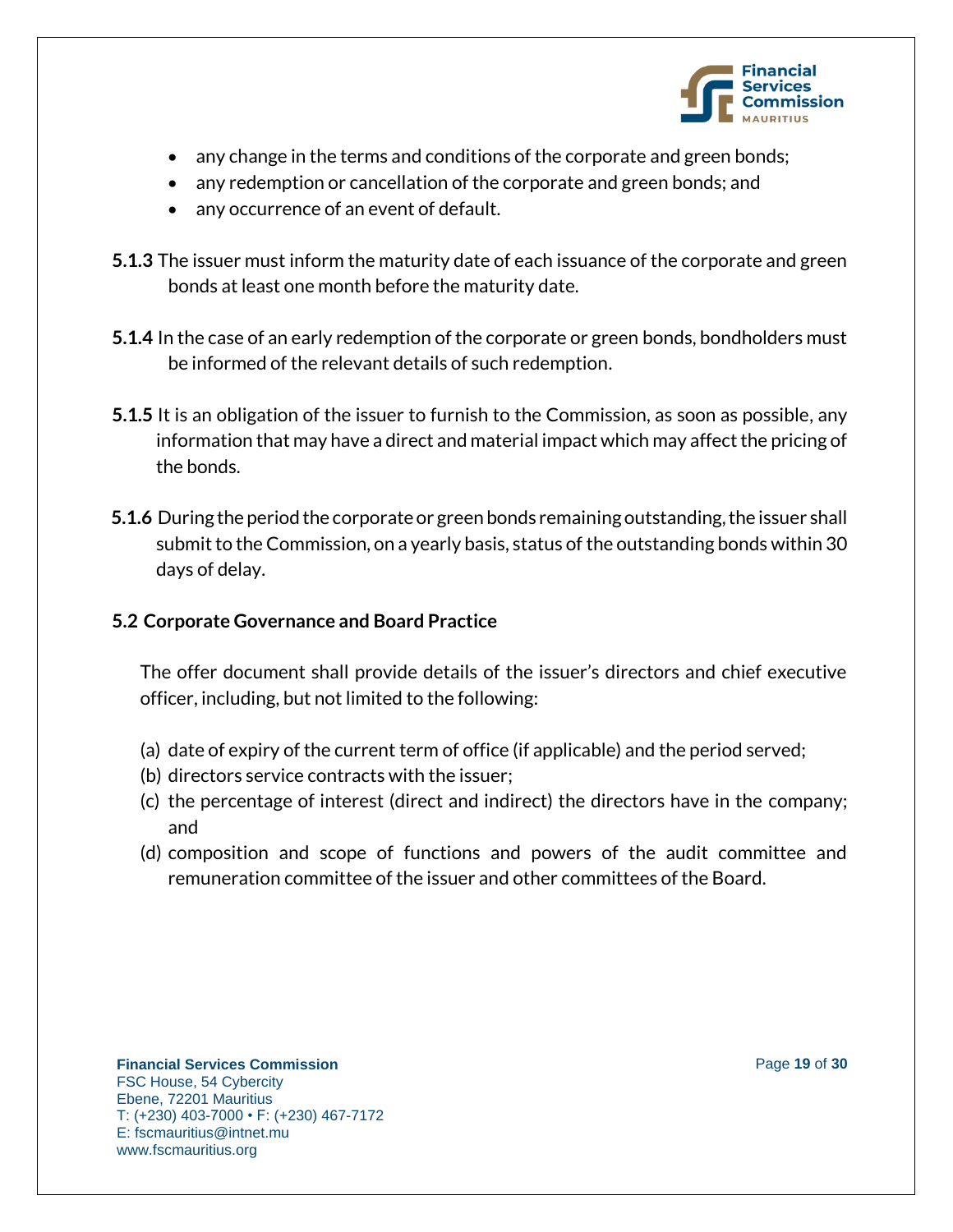

## **5.3 Comprehensive Indebtedness**

- (a) The offer document shall contain a comprehensive statement of indebtedness of the issuer including any outstanding convertible debt securities and contingent liabilities prior to the date of the offer document including:
	- (i) the amount and maturity of the outstanding bonds issued or agreed to be issued by the issuer or, if none, a statement to that effect; and
	- (ii) particulars of any bank borrowings of the issuer at the latest practicable date, which shall be stated, or if there are no bank borrowings, a statement to that effect.
- (b) Where the indebtedness is secured, details of the collateral or security provided by/or on behalf of the issuer.
- (c) The issuer's statement of total indebtedness shall reflect the effect of the proceeds from the new issue of bonds.

## **5.4 Event of Defaults**

The issuer is required to detail out all the actions that cause investors to demand full repayment of outstanding balance sooner than it was originally due in the event of default.

#### **Financial Services Commission Page 20** of **30** FSC House, 54 Cybercity Ebene, 72201 Mauritius T: (+230) 403-7000 • F: (+230) 467-7172 E: fscmauritius@intnet.mu www.fscmauritius.org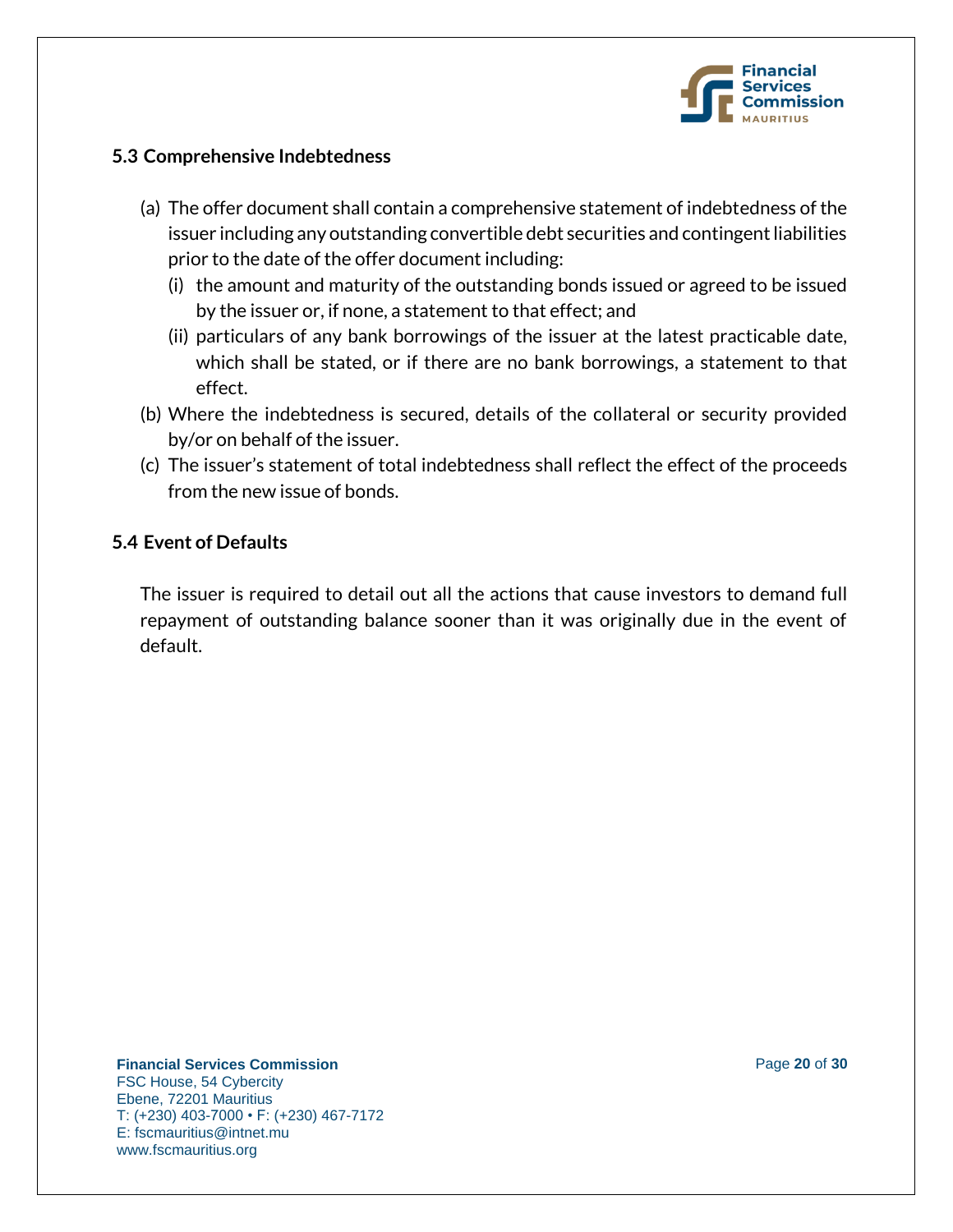

## **CHAPTER 3: GREEN BONDS**

# **PART 6 – REQUIREMENTS FOR ISSUANCE OF GREEN BONDS**

This chapter provides the additional requirements that issuers of green bonds need to comply with for the issue of green bonds. This chapter is applicable to the issue of green bonds irrespective of the issue size and the tenor.

# **6.0 Definition:**

A green bond is a debt instrument which facilitates capital-raising and investments into new and/or existing qualifying green projects which have environmental benefits and can mitigate risks associated with climate change.

## **6.1The Principles of Green Bonds**

The principles developed in this part are based on the recommendations of the International Capital Market Association's Green Bond Principles and best practices observed in green bond markets. These principles are intended to guide issuers in the approach to be taken and practices to be observed when considering the issue of green bonds.

#### **6.1.1 Use of Proceeds**

- (a) The proceeds of green bonds may only be used for the funding of qualifying green projects. Such projects should have clear environmental benefits which should be assessed and, where feasible, quantified by the issuer.
- (b) The qualifying green project categories include, but are not limited to:
	- Renewable and sustainable energy;
	- Energy efficiency;
	- Pollution prevention and control;
	- Terrestrial and aquatic biodiversity conservation;
	- Clean transportation;
	- Sustainable waste management including recycling, efficient disposal of wastage;

#### **Financial Services Commission Page 21 of 30** FSC House, 54 Cybercity Ebene, 72201 Mauritius T: (+230) 403-7000 • F: (+230) 467-7172 E: fscmauritius@intnet.mu www.fscmauritius.org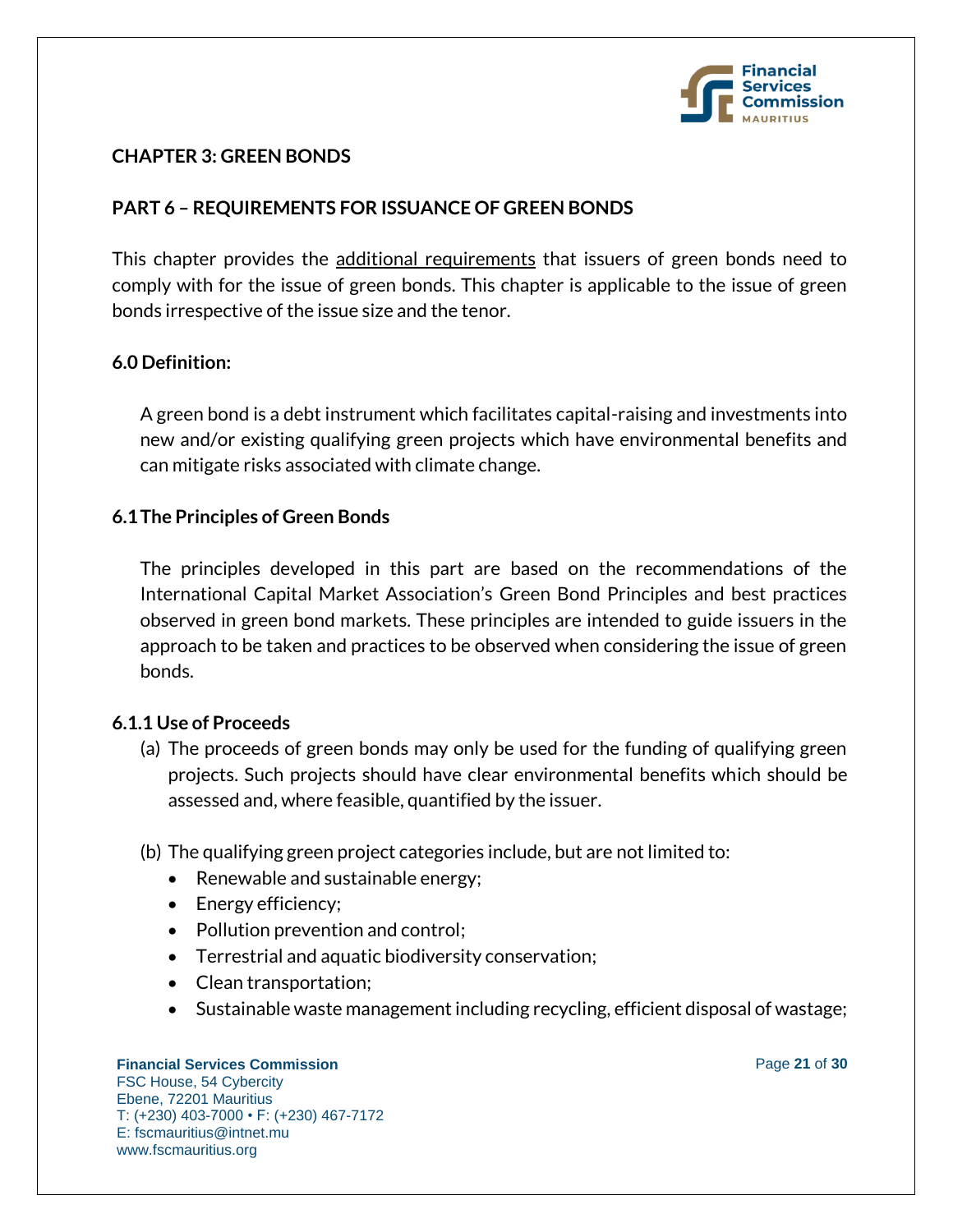

- Climate change adaptation;
- Green buildings;
- Environmentally sustainable management of living natural resources and land use;
- Eco-efficient and/or circular economy adapted products, production technologies and processes; or
- Any other category as may be specified by the Commission from time to time.
- (c) Certain green projects may have social co-benefits. In such circumstances, the classification of the proceeds as a green bond should be determined by the issuer based on its primary objectives for the underlying projects.

## **6.1.2 Project Evaluation and Selection**

- (a) Issuers engaging in green bonds issue should establish defined internal processes for the evaluation and selection of projects to be funded by the proceeds.
- (b) Consequently, the issuer should ensure that, at minimum, the following information is disclosed to the investors and the Commission before issuance:
	- The internal process for evaluating how the proposed project is classified as a qualifying green project;
	- The expected environmental benefits of the proposed project;
	- The internal process around the selection and approval of the proposed project; and
	- Any green standards or certifications referenced in the proposed project.

#### **6.1.3 Management of Proceeds**

- (a) Issuers should establish clearly defined internal mechanisms to manage and track the proceeds of green bonds. This relates to the traceability of the use of invested proceeds as well as the remaining uninvested balance.
- (b) Issuers should ensure that the green bonds proceeds are used exclusively for the qualifying green projects defined before issuance and in compliance with these Guidelines.

#### **Financial Services Commission Page 22 of 30** FSC House, 54 Cybercity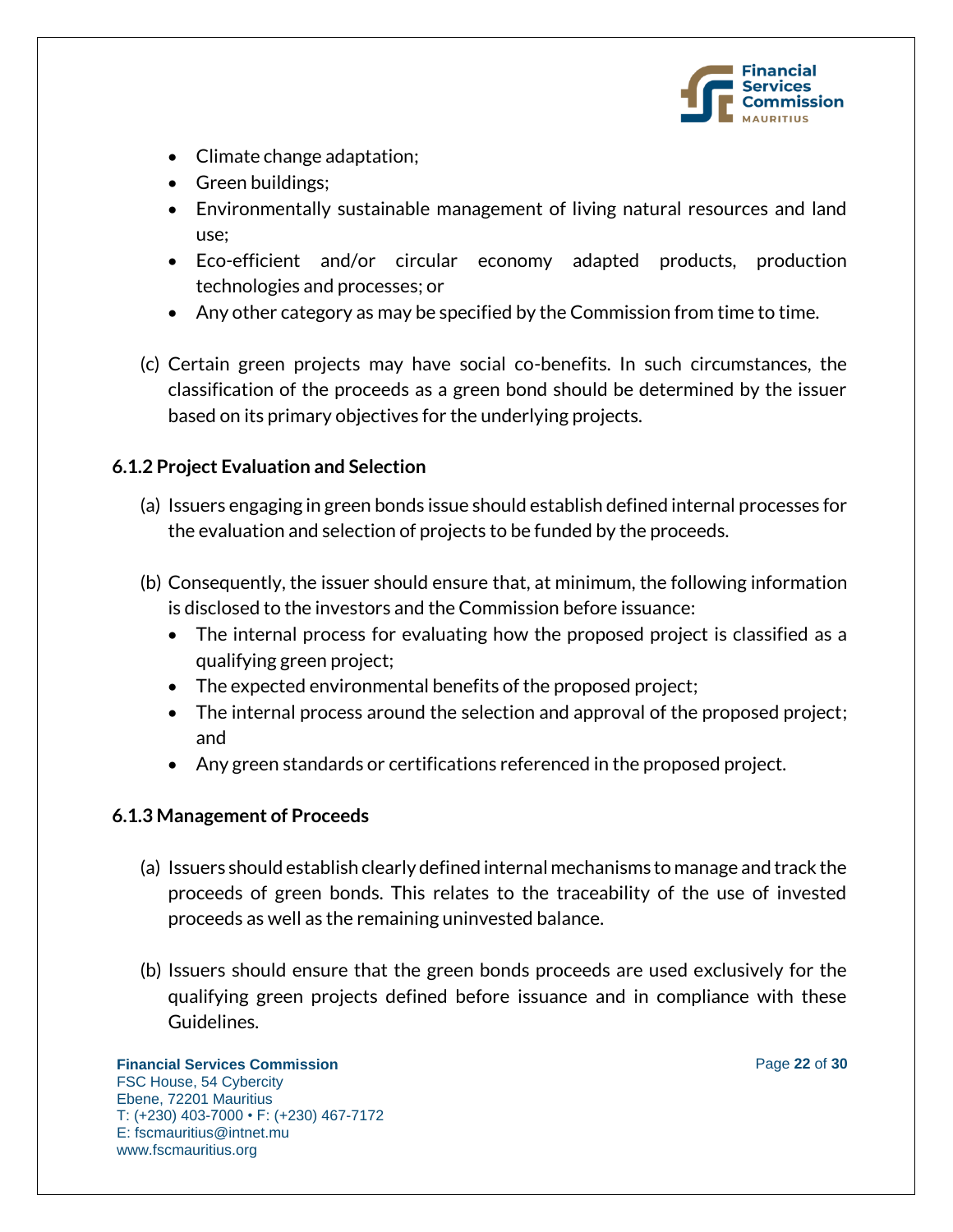

(c) The intended types of temporary placement for the balance of unallocated proceeds should be made known to investors and the Commission prior to issuance.

# **6.1.4 External Review**

- (a) An issuer should appoint an independent external reviewer to carry out a preissuance review on the credentials of the projects to be funded by the green bonds and the issuer's compliance with the principles of these Guidelines.
- (b) The independent external reviewer should assess and confirm if:
	- the projects to be funded by the green bond proceeds are eligible to be categorised as qualifying green projects;
	- the issuer has established appropriate internal policies, processes, controls and governance mechanisms to comply with the requirements of these Guideline; and
	- the issuer has complied with all the principles outlined in these Guidelines prior to the issuance of the green bond.
- (c) The independent external reviewer should produce a Pre-issuance Review Report clearly stating the procedures performed as part of their review and the conclusion reached.
- (d) The Pre-issuance Review Report should be made available to the investors (in case of a preferential offer) and the Commission at least 14 business days prior to issuance. For public offer, this Pre-issuance Review Report should form part of the offer document.

For the purpose of these Guidelines, an independent external reviewer/certifier may be one of the following and having the relevant and sufficient expertise in the field of Environmental Social Governance:

- (i) An auditor duly registered with the Financial Reporting Council;
- (ii) A credit rating agency duly licensed by the Commission or as recognised by the Commission; or
- (iii)Any other service provider duly recognised by the FSC.

#### **Financial Services Commission Page 23 of 30** FSC House, 54 Cybercity Ebene, 72201 Mauritius T: (+230) 403-7000 • F: (+230) 467-7172 E: fscmauritius@intnet.mu

www.fscmauritius.org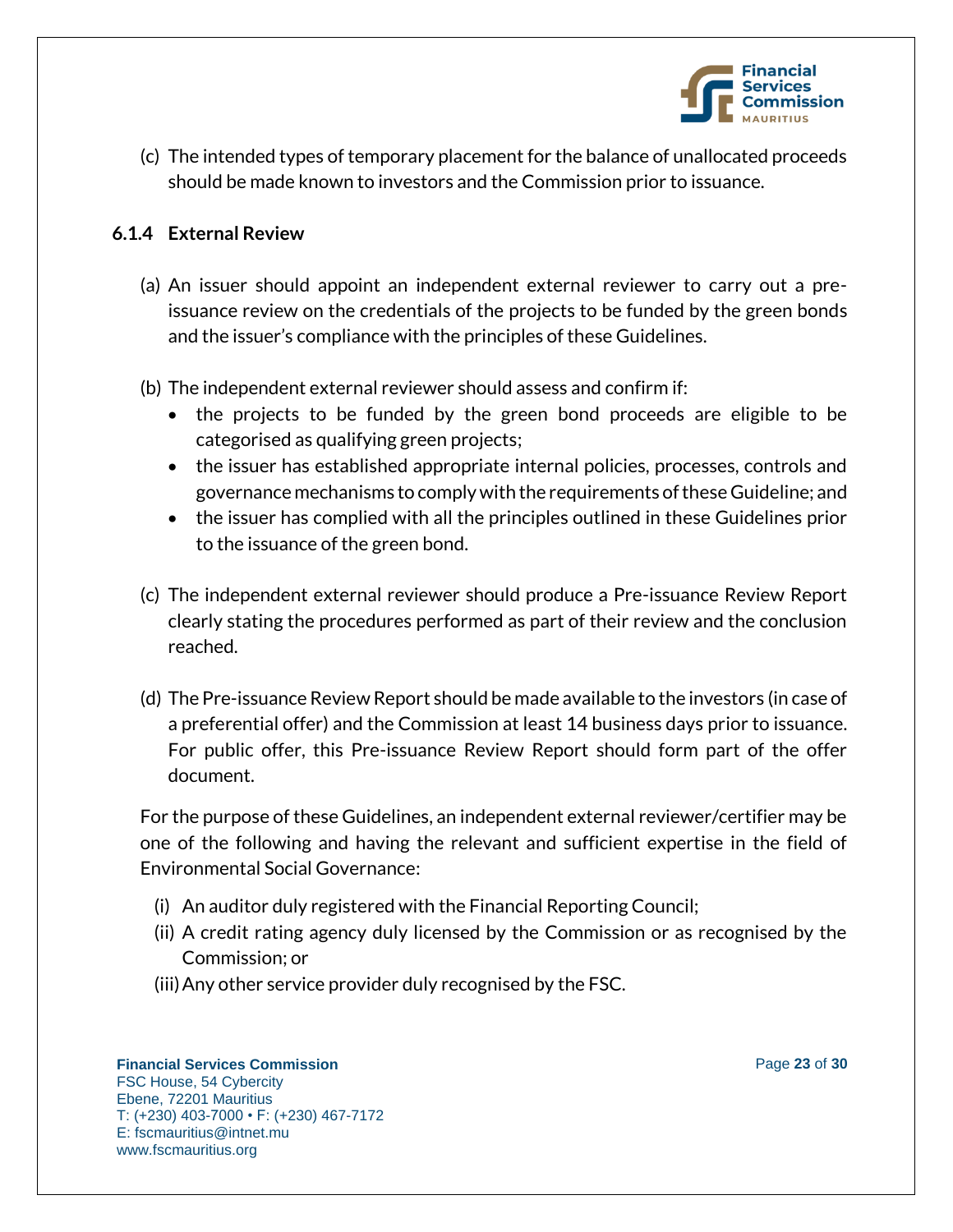

# **6.1.5 Reporting**

- (a) As part of its reporting obligations under the SA, the issuer must incorporate in its annual report a section covering green bonds as detailed below.
- (b) As part of its reporting process, the issuer should prepare, annually throughout the term of the issue, a Green Bond Progress Report for the attention of the investors. The Green Bond Progress Report should prominently be published on the website of the issuer. The aim of the Green Bond Progress Report is to ensure the ongoing transparency and regular disclosure of information about the status of the green bond proceeds.
- (c) The Green Bond Progress Report should include the following information at minimum:
	- A list of projects to which the green bond proceeds have been allocated;
	- A description of each project and the corresponding amount disbursed;
	- Where applicable, specifying which project have been financed and refinanced;
	- The environmental impact of the projects;
	- The qualitative and where feasible, the quantitative, key performance indicators used to measure the environmental impact of the projects;
	- The underlying methodology or assumptions used in preparing the key performance indicators;
	- Confirmation of the ongoing eligibility of the projects as qualifying green projects;
	- The balance and type of temporary placement for the unallocated green bond proceeds;
	- The expected remaining timeframe for completion of the projects; and
	- Where confidentiality agreements, competitive considerations or a large number of underlying projects limit the amount of details that can be disclosed, the information should be presented in generic terms or on an aggregated portfolio basis. However, the information provided should be sufficient to enable investors and the Commission to formulate their opinions on the green credibility of the projects.

#### **Financial Services Commission Page 24 of 30**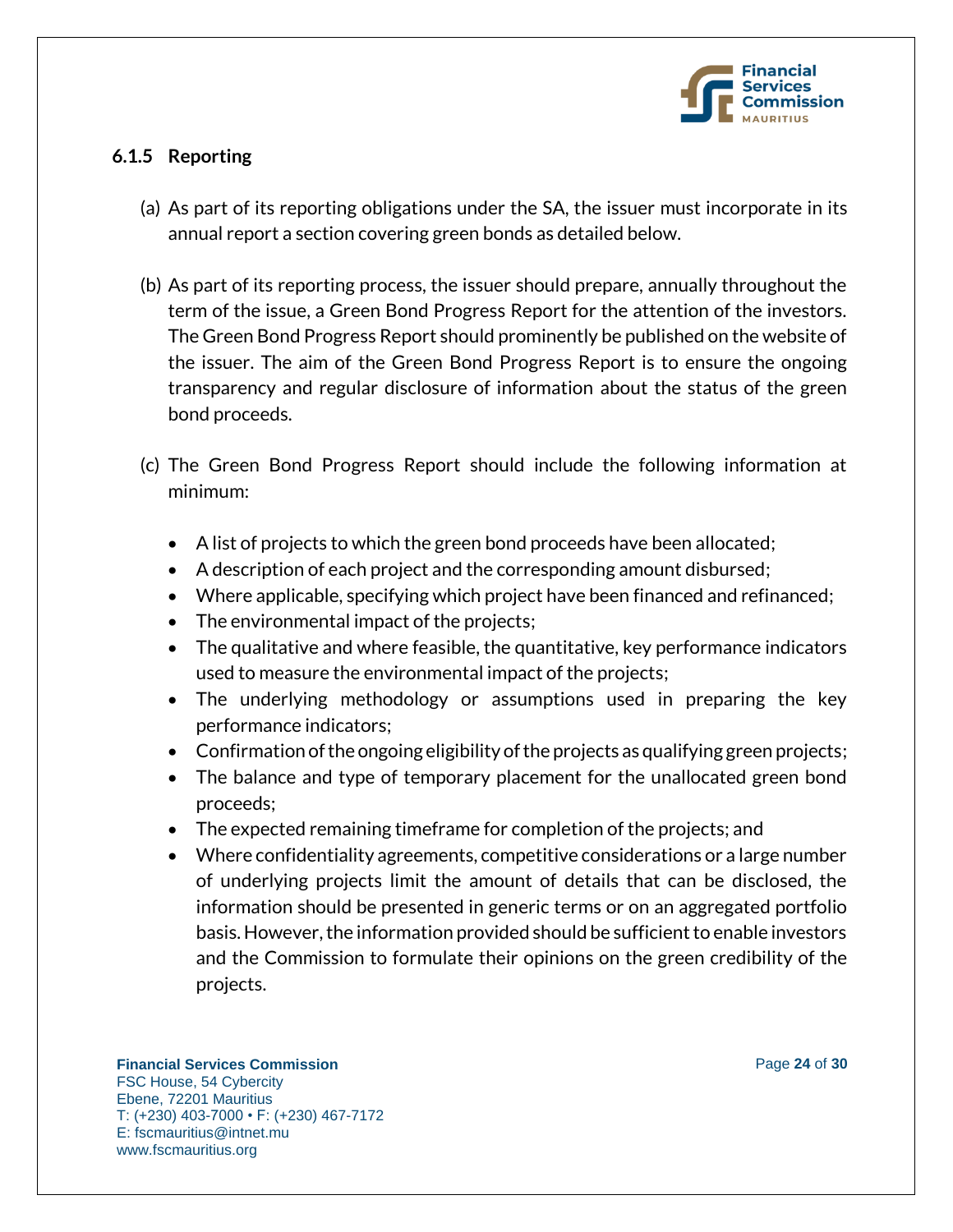

# **6.2The Issuance Process**

Preparing the green bond issue:

- (a) A green bond issuer should comply with the principles of these Guidelines along with the relevant provisions of the SA and applicable rules such as the Securities (Public Offers) Rules 2007 and the Securities (Preferential Offer) Rules 2017.
- (b) Therefore, the issuer of green bonds is subject to all the requirements applicable to a conventional bond issuer but also the additional requirements defined in this section of the Guidelines so that the market is provided with relevant information.
- (c) Accordingly, an issuer should prepare a Green Bond Memorandum prior to the issue of any green bond. The Green Bond Memorandum is expected to be the main source of disclosure for issuers to demonstrate the greenness of their proposed projects and their application of the principles set out in these Guidelines for the proposed issue. For both public and preferential offers, this Green Bond Memorandum should form part of the offer document.

# **6.3Ongoing information**

- (a) An issuer should ensure that accurate and timely information are disclosed to investors and the Commission throughout the term of the green bond issue.
- (b) In addition to the Green Bond Progress Report to be produced by the issuer as per part 6.1.5, the occurrence of any event that may have a significant bearing on the green bond issuance process or the expected impact of the qualifying green project should be disclosed by the issuer without undue delay.

#### **6.4Greenwashing**

Green bond issuers must endorse a governance structure to ensure that they are not making false or misleading claims about the green credentials of their financial product(s). To this end, they must, among others, ensure that:

#### **Financial Services Commission Page 25** of 30 FSC House, 54 Cybercity Ebene, 72201 Mauritius T: (+230) 403-7000 • F: (+230) 467-7172 E: fscmauritius@intnet.mu www.fscmauritius.org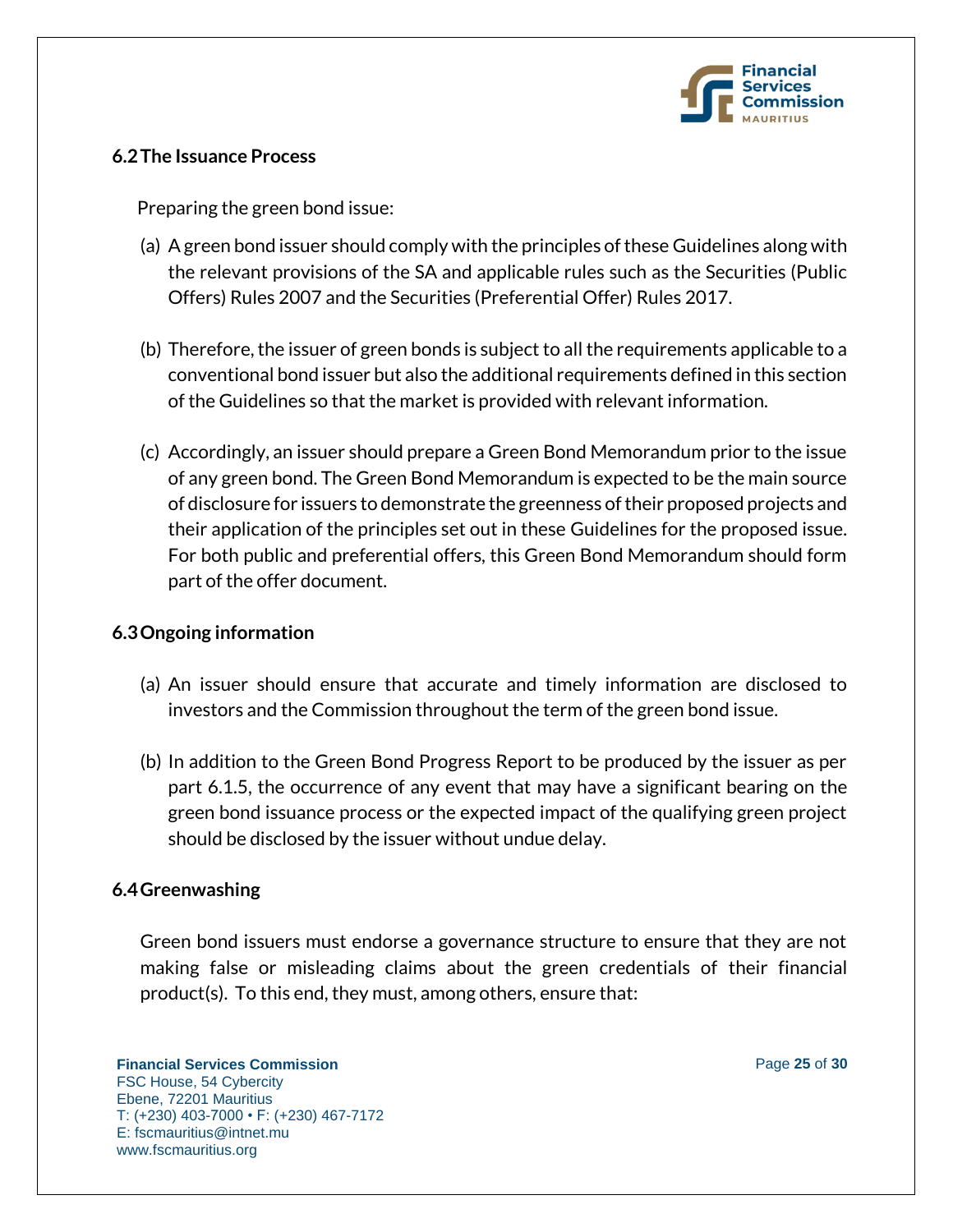

- (a) There is an alignment between the product's sustainability related name and their investment strategies;
- (b) Marketing accurately reflect the product's investment objectives; and
- (c) There are no misleading claims about the product's sustainability related performance.

#### **Financial Services Commission Page 26** of **30**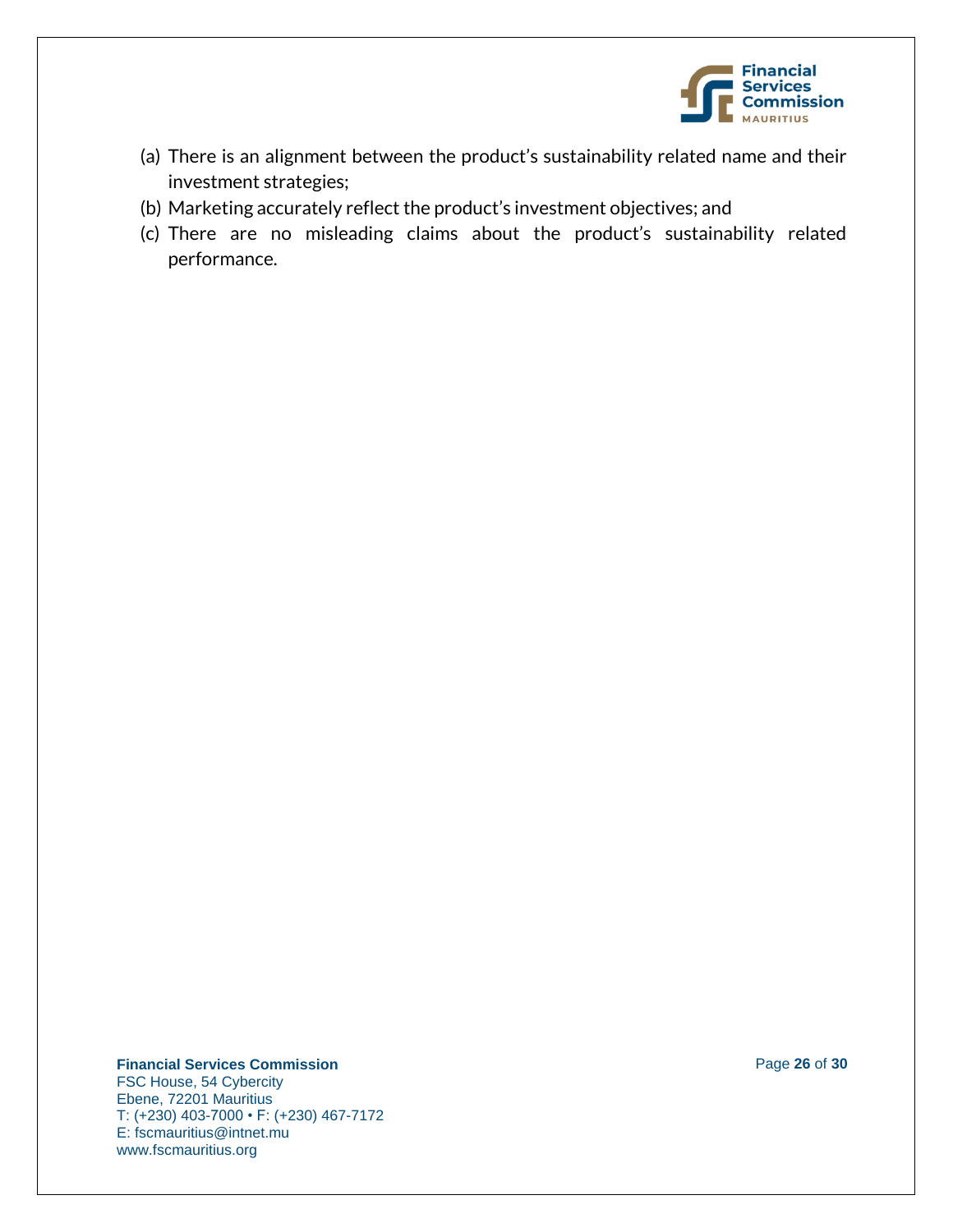

# **CHAPTER 4: REGULATORY COMPLIANCE**

# **PART 7 - COMPLIANCE WITH THESE GUIDELINES**

Non-compliance with these Guidelines will expose the issuers of corporate and green bonds to regulatory actions which may include a direction issued under sections 7 and 46 of the FSA and sanctions under section 7(1) (c) of the FSA.

The Commission will also initiate regulatory actions against issuers who are involved in greenwashing and fails to meet the sustainability related goals on an ongoing basis.

These Guidelines may be subject to review and may be amended by the Commission from time to time.

**Financial Services Commission Page 27** of **30**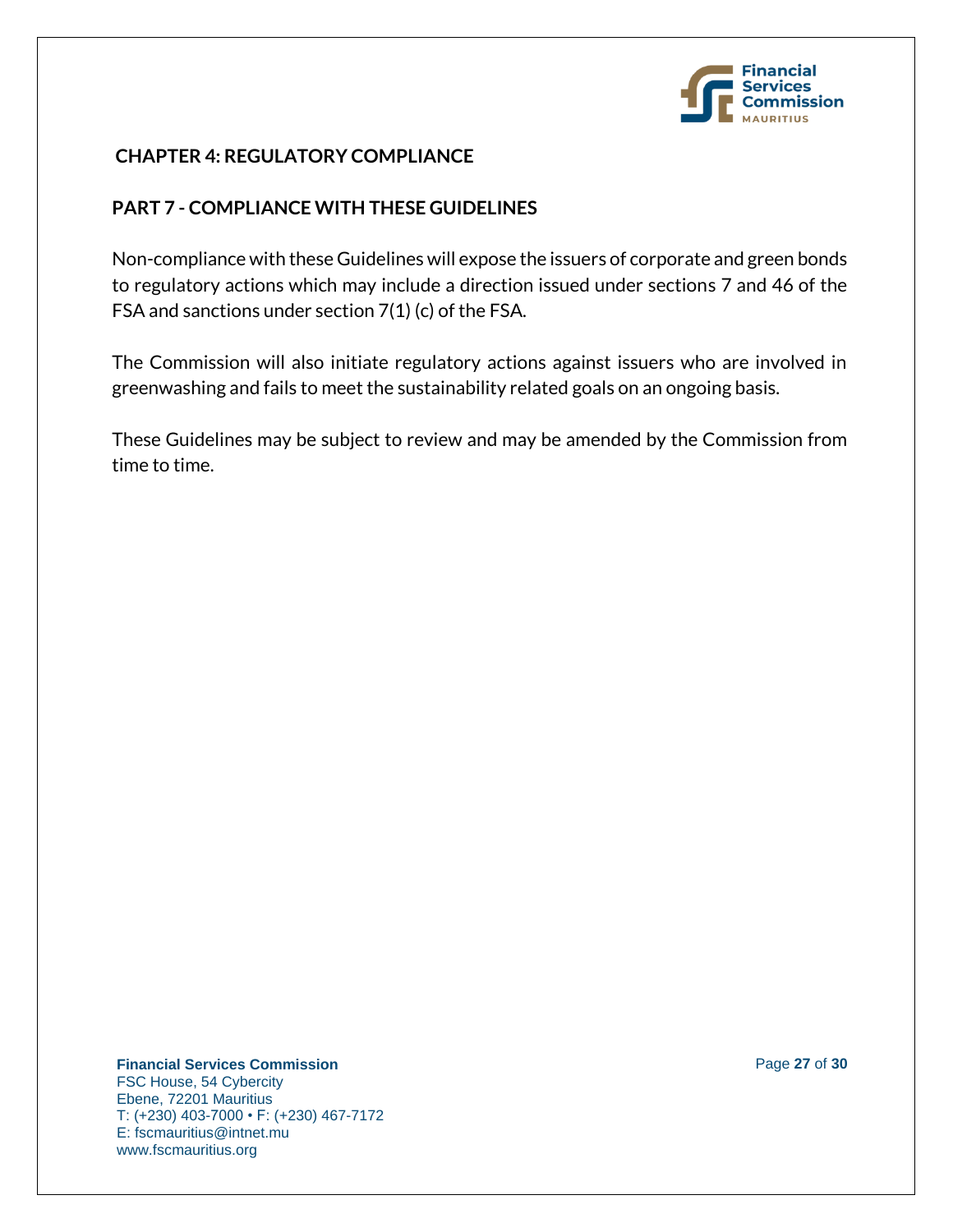

## **Annex 1 – Information by Issuer**

The information to be provided by the issuer shall, at least, include the following:

- (a) The aim of the proposed issue;
- (b) The total number of securities to be issued;
- (c) The price at which or the price band within which the allotment is proposed;
- (d) The basis on which the price has been reached;
- (e) The class or classes of persons to whom the allotment is proposed to be made;
- (f) The proposed time within which the allotment shall be completed; and
- (g) The investment related strategies.

**Financial Services Commission Page 28 of 30**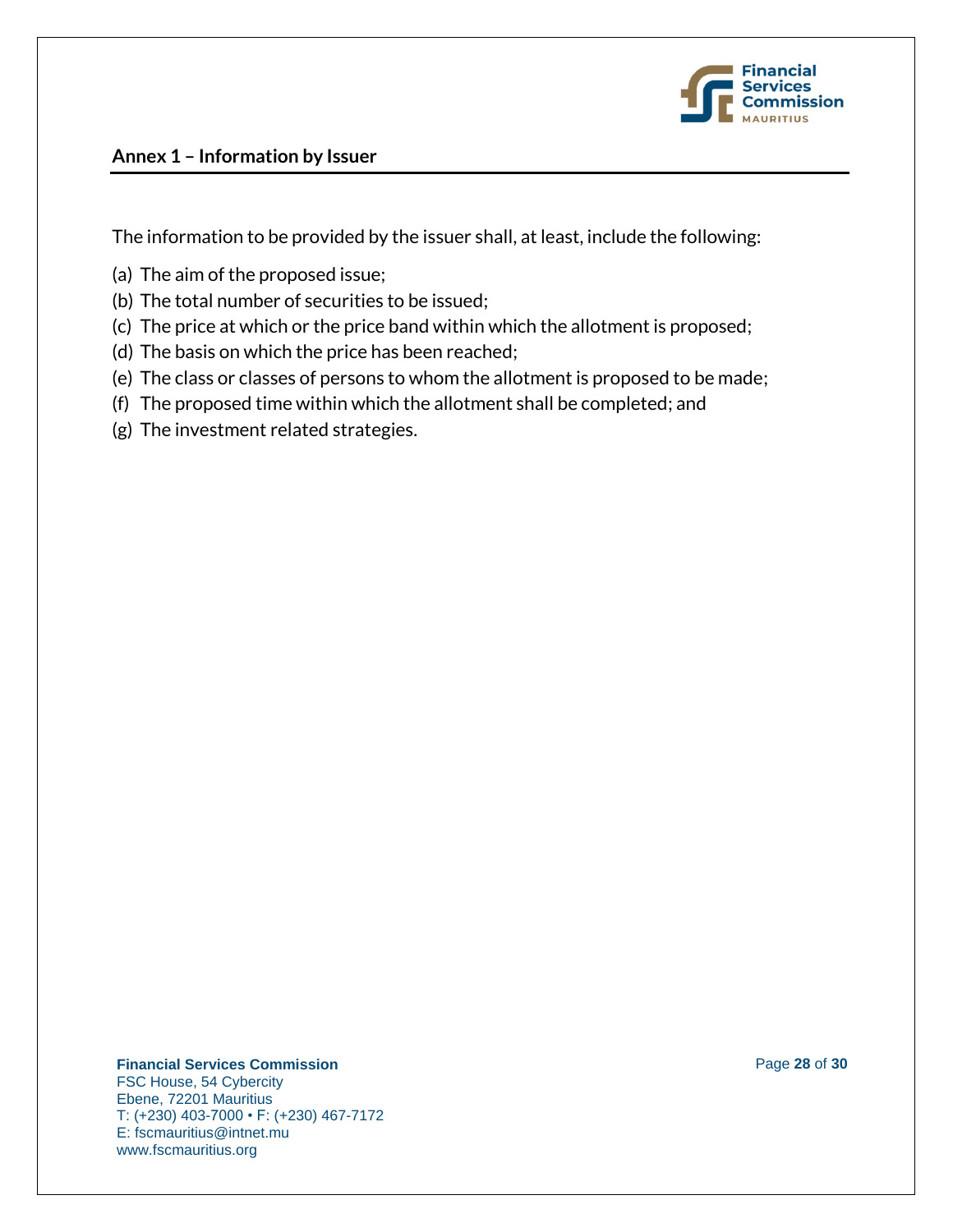

# **Annex 2 – Director's statement - Documents to be submitted to the Commission**

- (a) Company profile, including shareholders and ultimate beneficial owners holding more than 15% interest;
- (b) Details of directors and senior management;
- (c) Details of any outstanding corporate or green bonds as on date of new issuance;
- (d) Details of proposed corporate or green bonds issue including amount, current credit rating (as applicable), its validity and details of IPA and investment strategies of the issuer (as applicable);
- (e) Governance surrounding policy to avoid greenwashing;
- (f) Details on the use of the proceeds i.e. sustainability related performance from risk perspective;
- (g) Source of repayment;
- (h) Details of material default, if any, for the past three years;
- (i) All outstanding credit facilities from banks and non-bank financial institution;
- (j) Copy of the offer document; and
- (k) Mauritius Credit Information Bureau Report, as applicable.

#### **Financial Services Commission Page 29 of 30**